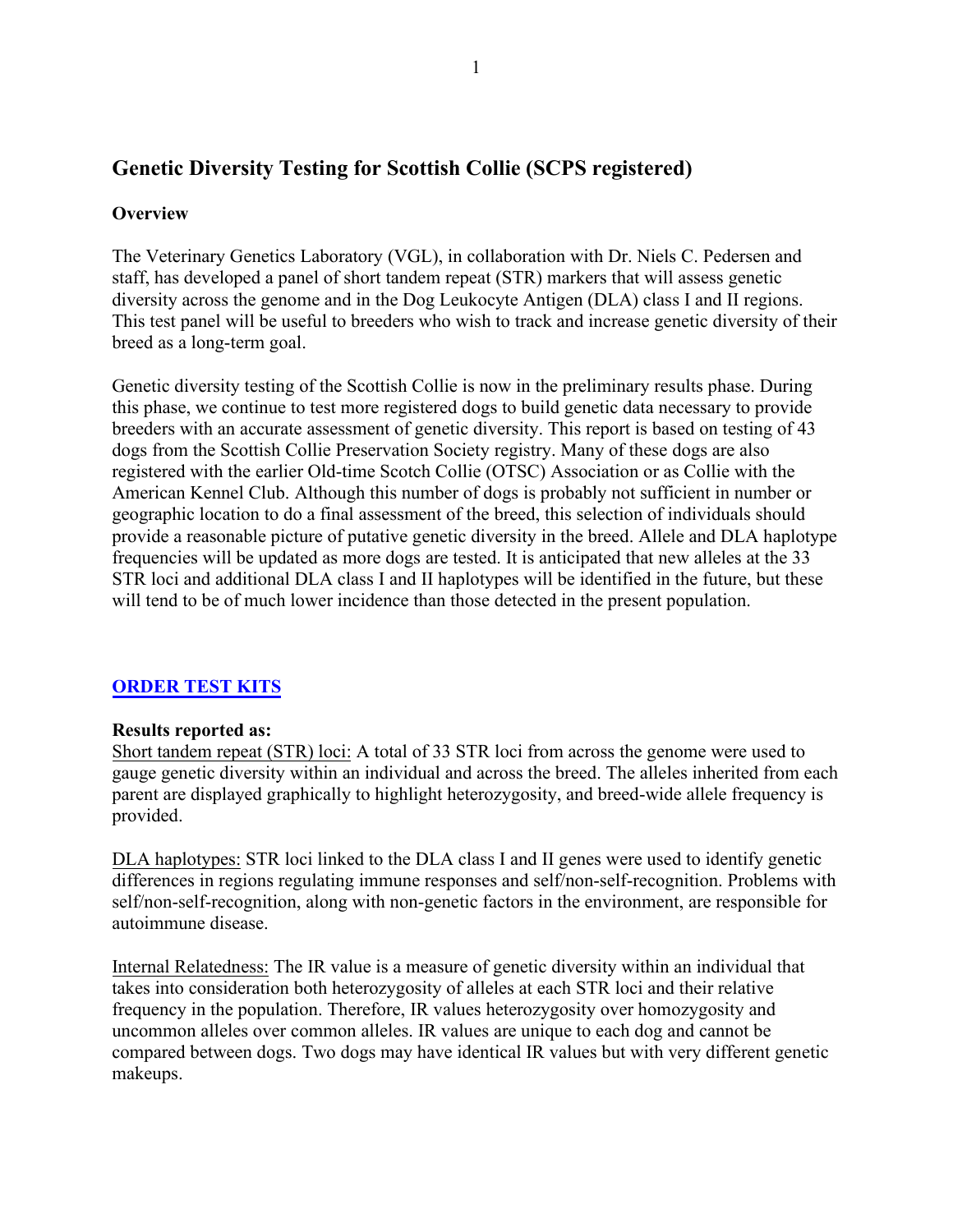#### **I. Introduction**

### **A. History of Collies**

The Scottish Collie, also known as Scotch Collie, Highland Collie, Old-time Scotch Collie, Farm Collie, Old Farm Collie and Old Scotch Farm Collie [1-4, 13, 21], should not be confused with primarily conformation breeds such as the (Rough) Collie, a popular breed recognized by the AKC [5], the Collie (Smooth) a breed recognized by The Kennel Club [6], or the Smooth and Rough Collies recognized by the FIC [7, 8].

Collie-type dogs in Scotland were used for centuries to aid in herding, protecting and driving flocks of sheep., Ancestors of these dogs included native Celtic dogs, Roman cattle dogs and Viking herding Spitz [1, 26]. Dogs resembling modern Collie-type breeds were frequently described in17th century literature in Scotland [3], and in spite of their landrace origins, they ultimately developed a breed-like uniformity. The origin of the breed name Collie is obscure and may have been in either Scotland or England. "Coll" is the Anglo-Saxon name for coal (black) [31] and "Collie" is Gaelic for "little dog, one who follows another constantly, a lounger, or one who hunts for a dinner" [2]. However, neither the name nor the breed was widely known or used outside of Scotland before the early 1800s [2]. Their fame spread in the Victorian era (1837- 1901), possibly bolstered by the queen herself [31], and they became highly sought after outside of their native land, initially in England for herding and driving stock as well as for dog shows, and later throughout the world [3]. Early aficionados of these dogs, most of whom were English, referred to them as Scotch Shepherd, Scotch Sheep Dog or Highland Sheep Dog to differentiate them from the common English sheep dogs of the period. By the end of the nineteenth the name "Collie" had become commonplace [2].

#### **B. Conformation (show) vs. Performance (field)**

The Scottish Collie was a rage on both sides of the Atlantic by the turn of the twentieth century. People in cities wanted them because they were fashionable, royalty owned them, dog showmen loved to campaign them, farmers used them for various tasks around the farm and more were being imported from Britain all the time. At that time all Collies were of one breed, the show people, the city pet owners and the farmers and ranchers all had Scottish Collies, and, for the most part they all had some degree of working ability. As time went on, through the artificial constraints of the show ring, the fancy dogs began to lose a lot of what had made them great in the first place. As the 20th century approached people also began to notice changes in their physical appearance, the most notable being an increase in length and narrowing of the head, decreased size of the eyes, change in the coat and a loss of intelligence and working ability were also observed [3]. An article from 1892 described this best [3] - "*That they are beautiful dogs in their way nobody can deny, but to speak of them as lovely collies is another matter, for the majority of them are no more fitted to perform the work of the old Scotch collie than is the Laird, the lion of some London drawing room, to pursue the avocation of his Highland shepherd. There is no reason why beauty should not go hand in hand with utility, but at present unfortunately such is not the case"* (The Fanciers' Journal, January 1892). However, the herding ability was not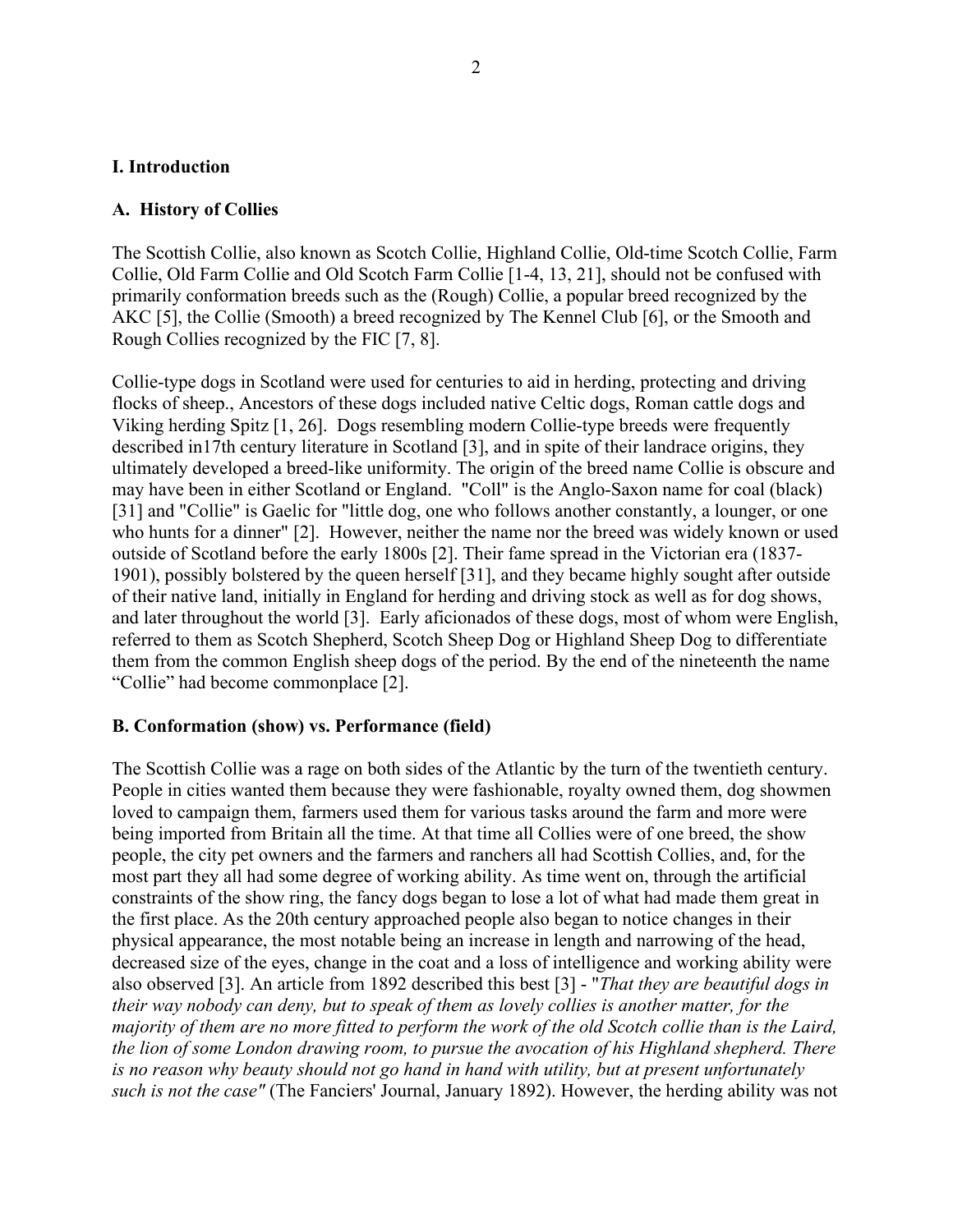lost forever, but retained in the form of another Collie breed - the Border Collie [3] or in breeds such as the English Shepherd, Australian Cattle Dog, Australian Koolie, and McNab dog [26, 8].

The 1920's have been seen as the start of a golden age for the Collie breed in shows and as pets. The height of this golden age was brought about with the movie *Lassie Come Home* in 1943. Lassie was a Rough Collie named Pal, the first of several generations of Lassies, that would be known for their beautiful sable and white coat and "superdog" attributes [9]. Sales of Collies rose by 40% after the release of this film, an effect that purportedly lasted for a decade [10]. An increase in heritable disorders has been seen as one effect of this increased popularity [10].

### **C. The revival of the Old-Time Scottish Collie**

As pedigreed Collies became more popular, their relatives on farms were increasingly replaced by conformation type Collies or Border Collie and Australian or English Shepherds [1-3]. By the 1980s, decades of neglect had decimated the old-time Scottish Collie population on both sides of the Atlantic, and only a few remote pockets of these dogs existed [26]. Their landrace origins and phenotypic variability were not acceptable for show Collies and survivors were either not registered and allowed to die out or registered as Australian and English Shepherds.

At least three groups are working towards a similar goal, the restoration of the original farm Collie of Scotland as a breed. These organizations included: 1) Scottish Collie Preservation Society (SCPS) [4], 2) Old-Time Scotch Collie (OTSC) association [1, 2, 26], and 3) the Old Time Farm Shepherd (OTFS) organization [2]. The latter two groups have tended to merge over time and now share a common registry managed by the OTSC association [21, 23]. The common goal is to restore the breed to its original form, health, and function (e.g. sheepherding, hunting) by means of careful breeding of genetically sound dogs representing the earliest definitions and descriptions of the original Scottish farm shepherds. The challenge is to define a landrace type of dog that was never a registered breed, but which possessed a breed like consistency of form and function. The official breed standard for the SCPS was drawn directly from the three Collie Standards of 1885, 1898, and 1910 [4, 23] and they rely on these early blueprints largely in their original form to guide selection for the historical form and function of the breed. The SCPS (and original OTFS association) is more focused on gathering bonified remnants of these dogs from around the world, in order to include a maximum amount of genetic diversity in the restored breed. In contrast, the OTSC Association asserts that Scottish farm collies were always a somewhat genetically and phenotypically diverse breed. Therefore, their "*standard" does not seek to change that but rather to define the breed and distinguish it from other breeds that have descended from the Scotch Collie. Towards maintaining the Old-Time Scotch Collie as a landrace breed this standard is intended as a broad set of descriptions with plenty of room for individual breeders' preferences….* [23].

The history of the "contemporary" Scottish-type farm shepherd is somewhat complicated by the efforts of an American dog breeder, J. Richard McDuffie (1923-2006) [20]. McDuffie and followers began a serious attempt to revive the original Scottish Collie in the 1980s and 1990s by searching out small number of dogs scattered across Appalachia based on their perception of the original farm and hunting type shepherds of Scotland. McDuffie, and later Chandler Strunk, and their Old Time Farm Shepherds (OTFS) struggled for over a decade to gain acceptance of their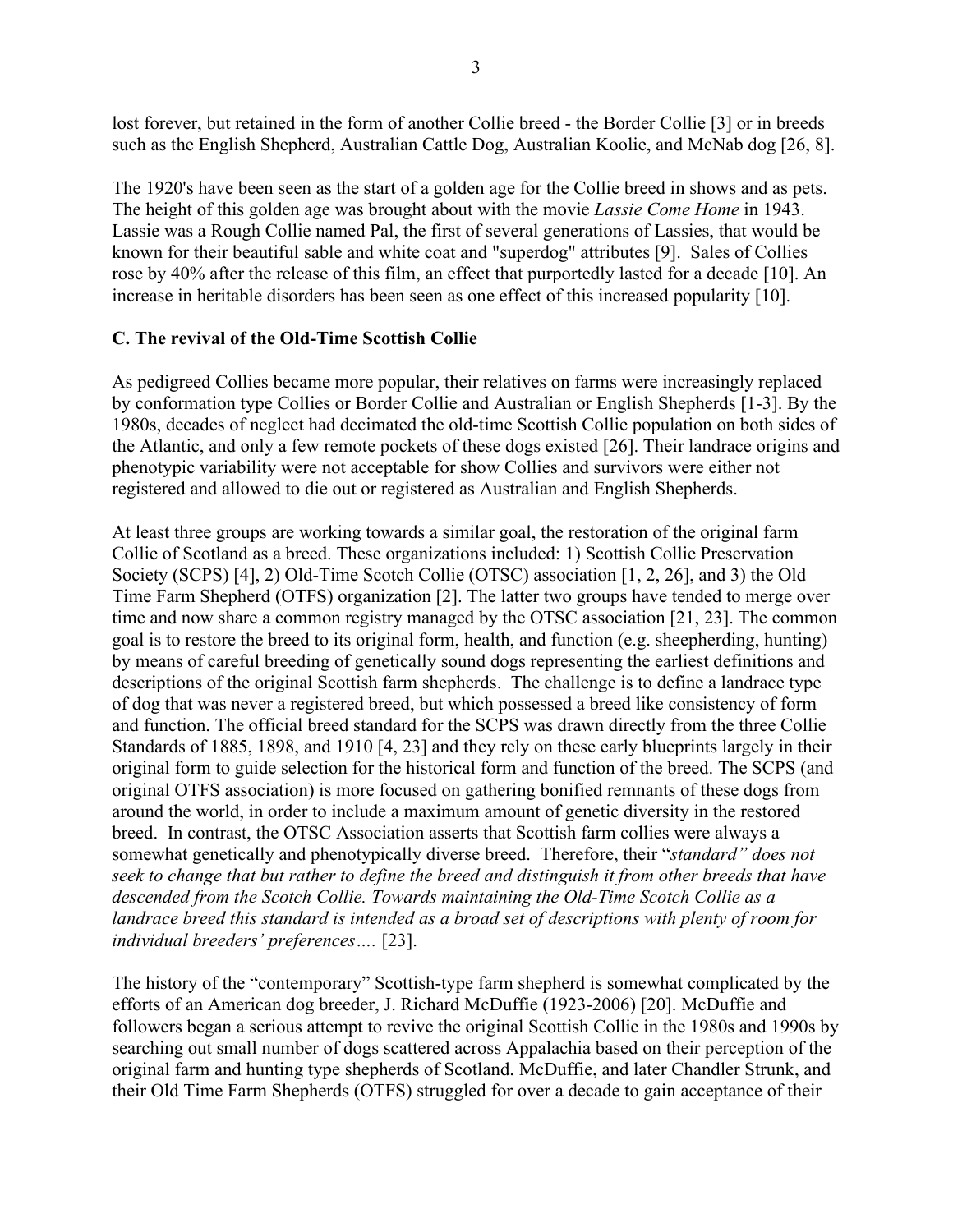"Old-Time Scotch Shepherds", but this ultimately failed, and their cause was incorporated into the OTSC association [25] and an actual registry (database) for this type of dog created [21, 23]. The OTSC database is open to any farm Collie type dog regardless of prior registration and currently includes 1515 total dogs, 238 registered OTSC dogs, and is accessed by 643 dog owners and 439 users [23]. The SCPS association database currently consists of 3568 dogs, some of which are found in other registries. Interestingly, many dogs that meet the common standards have been accepted by the SCPS and OTSC Associations, although each organization tends to remain circumspect about some of the other's dogs.

## **D. Appearance**

The original Scottish Collie was a rugged working dog, able to cope with various situations and environments easily, sound in body and mind (Fig. 1) [1]. It is reasonable to expect that the Scottish Collie should show this same heartiness and versatility whether they are used as hardworking farm dogs or as faithful companions.



**Figure 1a**. Section of a painting entitled "A highland Shepherd" by Charles Jones (1836-1892).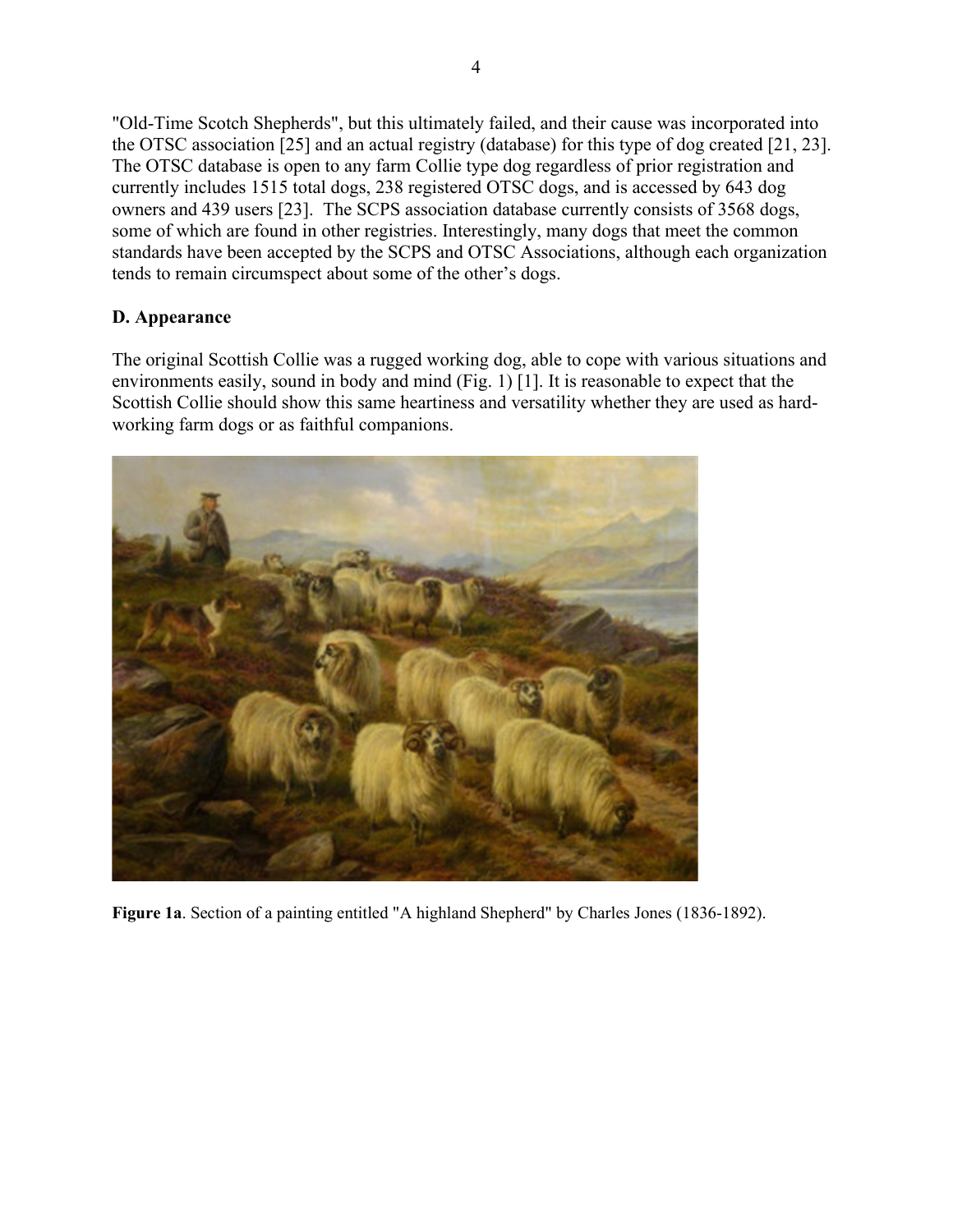

**Figure 1b**. Picture of highland dogs herding sheep (Richard Ansdell 1815-1885) [3]. The dogs in these pictures are typical of the multi-use working dogs of the period.

Original farm shepherds of Scotland were of moderate length, neither too long like modern Rough Collies, nor too short like some lines of English Shepherd, with a moderate and welldefined stop (Fig. 1a and 1b). The overall emphasis of the restored breed is on moderation with no part exaggerated or out of proportion like the long nose or superabundant coat of the modern Rough Collie. The SCPS breed standard preserves the language of the early breed standards "in order to restore the most authentic Scottish Collie possible. It requires bitches to measure 20 to 22 inches and weigh between 40 and 55 pounds [24] while the OTSC breed standard allows for greater range, 17 to 23 inches and weight of 32 to 70 pounds. [1]. Likewise, the SCPS breed standard calls for dogs to measure 22 to 24 inches and weigh between 45 and 65 pounds, while the OTSC standard allows 19 to 25 inches in height, and 35 to 85 pounds in weight. Both breed standards call for a dog that is long bodied, athletic, muscular, intelligent and biddable. They both require a moderate head without cheekiness, with fair sized eyes, good expression, a slight stop and a scissors bite. [1, 24]. Ears differ in the breed standards, where the SCPS calls for semi-erect ears when alert and the OTSC standards allows erect or partially erect. Tails, too, are different, where the OTSC allows for gay tails and partial tails, whereas the SCPS standard does not.

Both standards describe the Scottish Collie coat as double, with an outer coat straight and harsh to the touch and a soft and furry undercoat. The OTSC standard emphasizes moderation in the coat, neither too thin nor overabundant [1]. The SCPS standard allows for all colors, though discourages all white or all red and prefers a showily marked dog [24]. The OTSC accepts all colors and markings traditionally found on Collies, with the most common color being sable, often with white markings (Fig. 1a). Black with white and/or tan markings (Fig. 1b) are also common, as is blue merle.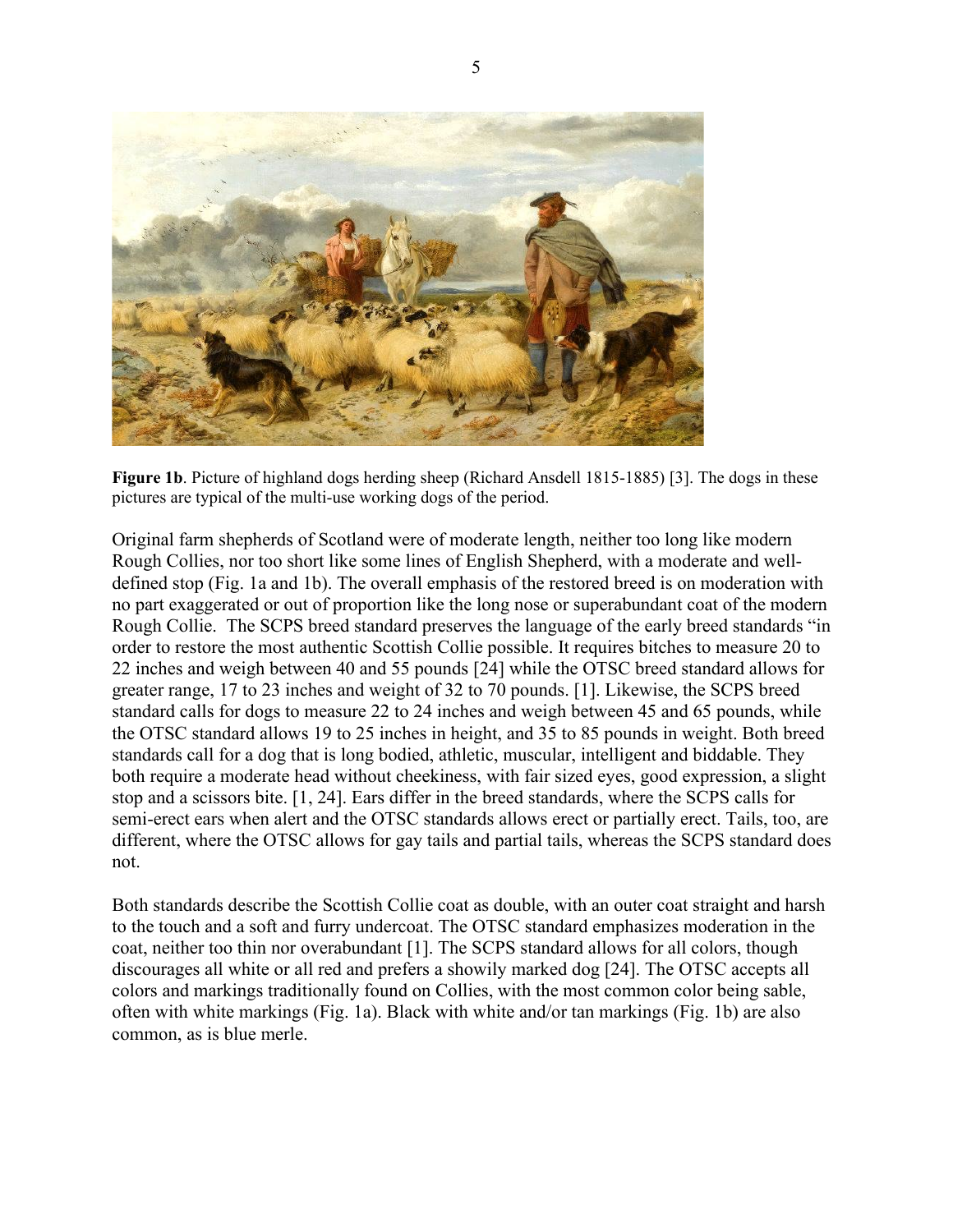The Scottish gait should be single track and effortless [24]. The stride as viewed from the side should be reasonably long, smooth and even, with the backline firm and level... The drive from hindlegs should be more powerful [1].

## **E. Temperament**

The original Scottish farm Collie has been best described as "steady, bold, sensible, quick to learn and responsive - content to lie about when not needed but ready to spring into action at a minute's notice, reserved with strangers, yet never snappy, vicious or shy. Trainability, intelligence and reciprocity are hallmarks of the breed, while hyper-activity, shyness, cowardice, inane stock chasing, excessive barking, lack of watchfulness or otherwise low intelligence are serious faults [4]."

### **II. Preliminary genetic diversity studies of 43 dogs from the Scottish Collie Preservation Society registry**

## **A. Population genetics based on 33 STR loci on 25 chromosomes**

STR markers are highly polymorphic and have great power to determine genetic differences among individuals and breeds. The routine test panel contains 33 STRs consisting of those that are recommended for universal parentage determination for domestic dogs by the International Society of Animal Genetics (ISAG) and additional markers developed by the VGL for forensic purposes. Each of these STR loci is known to contain from 7 to 27 different alleles (avg. 15.4 alleles/locus) when tested across many breeds of dogs. Each breed, having evolved from a small number of founders and having been exposed to artificial genetic bottlenecks will end up with only a portion of the total available diversity. Artificial genetic bottlenecks include such things as popular sire effects, geographic isolation, catastrophes, outbreaks of disease, and ups and downs in popularity and resulting increases and decreases in population size. The alleles identified at each of the 33 STR loci and their relative frequencies as determined for 43 Scottish Collie registered in the SCPS (some also in the OTSC Association registry) are listed in Table 1.

| <b>AHT121</b> | <b>AHT137</b> | AHTH130    | AHTh171-A  | AHTh260    | AHTk211   |
|---------------|---------------|------------|------------|------------|-----------|
| 94 (0.17)     | 131 (0.03)    | 119 (0.01) | 219 (0.07) | 238 (0.06) | 89 (0.74) |
| 98 (0.02)     | 133 (0.01)    | 121 (0.02) | 221 (0.35) | 246 (0.64) | 91(0.01)  |
| 100 (0.36)    | 137 (0.63)    | 123 (0.60) | 223 (0.23) | 248 (0.03) | 95 (0.17) |
| 102 (0.07)    | 139 (0.02)    | 125 (0.01) | 225 (0.02) | 250 (0.15) | 97 (0.08) |
| 104 (0.31)    | 147(0.11)     | 127 (0.31) | 233 (0.30) | 252 (0.13) |           |
| 106 (0.02)    | 151 (0.19)    | 129 (0.02) | 235 (0.02) |            |           |
| 108 (0.02)    |               | 131 (0.02) | 237 (0.01) |            |           |
| 110 (0.02)    |               |            |            |            |           |

**Table 1.** Allele frequencies for 33 autosomal STR markers in Scottish Collie (n=43). One to three alleles (highlighted) at each locus contribute 70-98% of the genetic diversity.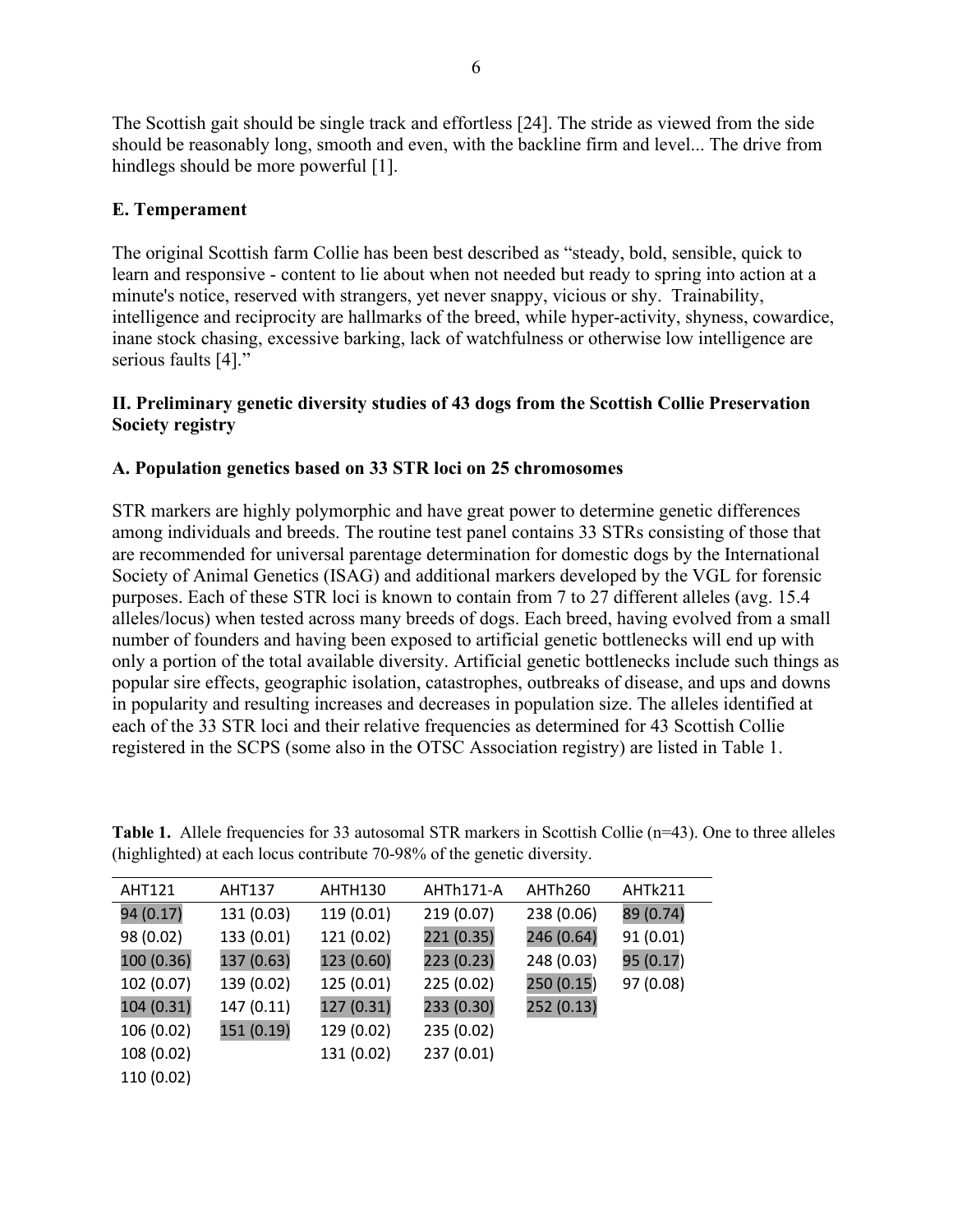| AHTk253       | C <sub>22</sub> .279 | FH2001        | FH2054          | FH2848           | INRA21         |
|---------------|----------------------|---------------|-----------------|------------------|----------------|
| 284 (0.02)    | 116 (0.22)           | 128 (0.01)    | 148 (0.03)      | 232 (0.10)       | 91 (0.07)      |
| 286 (0.01)    | 118 (0.10)           | 132 (0.22)    | 152 (0.01)      | 234 (0.28)       | 95 (0.13)      |
| 288 (0.67)    | 124 (0.50)           | 136 (0.24)    | 156 (0.08)      | 236 (0.10)       | 97 (0.47)      |
| 292 (0.30)    | 126 (0.17)           | 140 (0.02)    | 160 (0.01)      | 238 (0.42)       | 99 (0.02)      |
|               | 128 (0.01)           | 144 (0.42)    | 168 (0.09)      | 240 (0.02)       | 101 (0.32)     |
|               |                      | 148 (0.08)    | 172 (0.06)      | 242 (0.05)       |                |
|               |                      | 152 (0.01)    | 176 (0.67)      | 244 (0.01)       |                |
|               |                      |               | 180 (0.05)      | 246 (0.01)       |                |
|               |                      |               |                 |                  |                |
| <b>INU005</b> | <b>INU030</b>        | <b>INU055</b> | <b>LEI004</b>   | <b>REN105L03</b> | REN162C04      |
| 110 (0.01)    | 144 (0.05)           | 210 (0.74)    | 85 (0.01)       | 227 (0.28)       | 200 (0.05)     |
| 122 (0.01)    | 146 (0.32)           | 212 (0.06)    | 95 (0.94)       | 233 (0.27)       | 202 (0.13)     |
| 124 (0.48)    | 150 (0.02)           | 214 (0.02)    | 101 (0.01)      | 235 (0.24)       | 204 (0.33)     |
| 126 (0.50)    | 152 (0.61)           | 218 (0.18)    | 107 (0.03)      | 237 (0.02)       | 206 (0.36)     |
|               |                      |               |                 | 241 (0.18)       | 208 (0.14)     |
|               |                      |               |                 |                  |                |
| REN169D01     | REN169018            | REN247M23     | <b>REN54P11</b> | <b>REN64E19</b>  | <b>VGL0760</b> |
| 202 (0.02)    | 162 (0.74)           | 266 (0.43)    | 222 (0.52)      | 143 (0.02)       | 12 (0.01)      |
| 212 (0.82)    | 164 (0.01)           | 268 (0.51)    | 226 (0.44)      | 145 (0.33)       | 13 (0.15)      |
| 216(0.11)     | 166 (0.01)           | 270 (0.01)    | 232 (0.03)      | 147 (0.57)       | 14 (0.39)      |
| 218 (0.01)    | 168 (0.23)           | 272 (0.01)    |                 | 151 (0.02)       | 18.2 (0.01)    |
| 220 (0.03)    | 170 (0.01)           | 278 (0.03)    |                 | 153 (0.06)       | 19.2 (0.11)    |
|               |                      |               |                 |                  | 20.2 (0.22)    |
|               |                      |               |                 |                  | 21.2 (0.03)    |
|               |                      |               |                 |                  | 22.2 (0.06)    |
|               |                      |               |                 |                  | 23.2 (0.02)    |
|               |                      |               |                 |                  |                |

| <b>VGL0910</b> | VGL1063   | <b>VGL1165</b> | VGL1828   | <b>VGL2009</b> | <b>VGL2409</b> |
|----------------|-----------|----------------|-----------|----------------|----------------|
| 16.1 (0.06)    | 8(0.08)   | 19 (0.01)      | 15(0.01)  | 9(0.17)        | 15 (0.07)      |
| 17.1(0.23)     | 9(0.01)   | 20 (0.07)      | 16 (0.69) | 10 (0.30)      | 16 (0.02)      |
| 18.1 (0.09)    | 12 (0.16) | 21(0.27)       | 17 (0.15) | 11 (0.03)      | 17 (0.02)      |
| 19.1 (0.17)    | 13 (0.06) | 23(0.02)       | 19 (0.01) | 13 (0.25)      | 18 (0.84)      |
| 20.1(0.07)     | 14 (0.11) | 24 (0.03)      | 20 (0.08) | 14 (0.05)      | 19 (0.05)      |
| 21.1(0.33)     | 15 (0.02) | 25(0.01)       | 21(0.06)  | 15 (0.07)      |                |
| 22.1(0.03)     | 16 (0.02) | 26 (0.52)      |           | 16 (0.13)      |                |
| 23.1(0.02)     | 17 (0.06) | 27 (0.05)      |           | 17 (0.01)      |                |
|                | 18 (0.01) | 28 (0.01)      |           |                |                |
|                | 19 (0.08) |                |           |                |                |
|                | 20 (0.32) |                |           |                |                |
|                | 21(0.05)  |                |           |                |                |
|                | 22(0.02)  |                |           |                |                |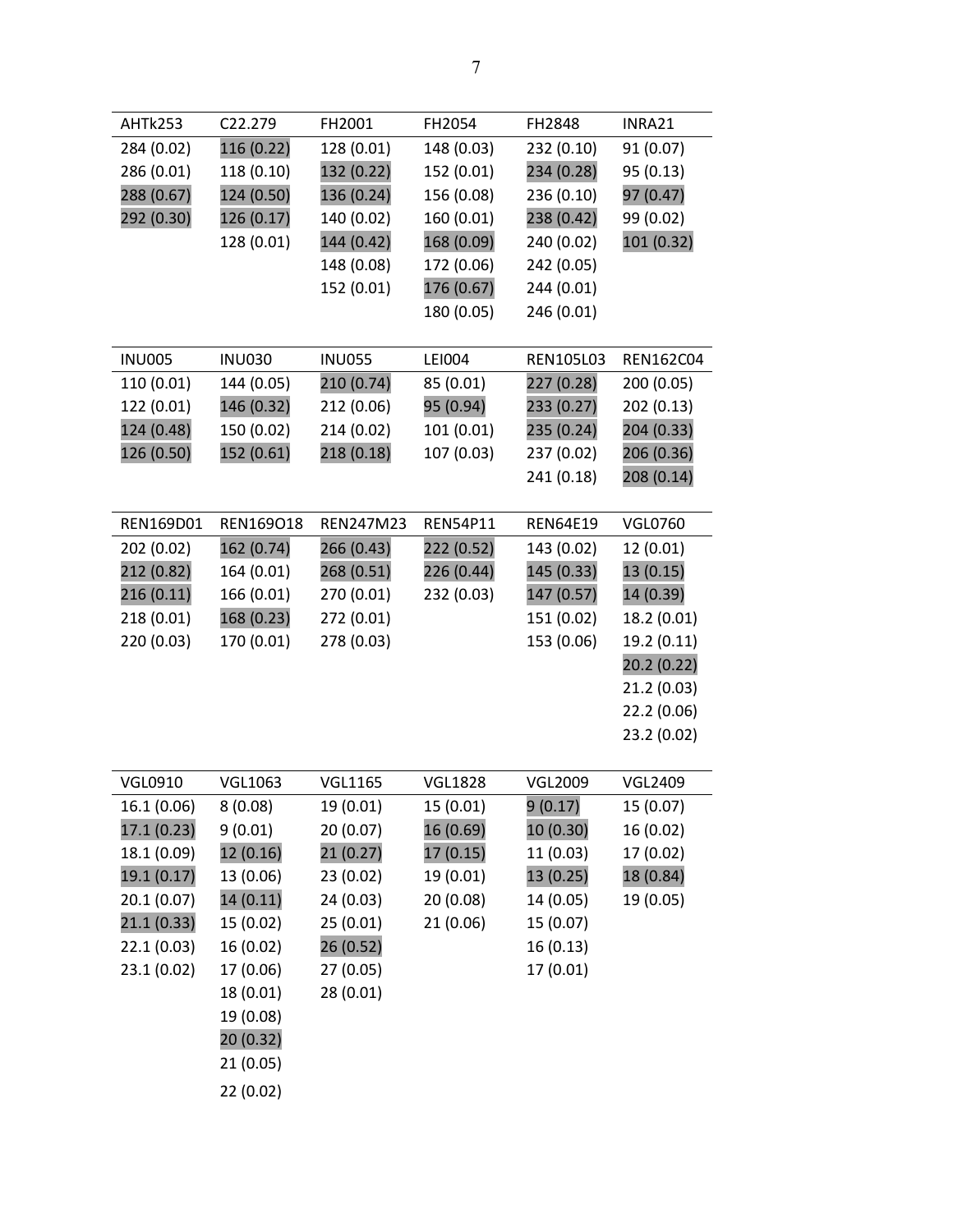| <b>VGL2918</b> | <b>VGL3008</b> | <b>VGL3235</b> |
|----------------|----------------|----------------|
| 11 (0.01)      | 10 (0.02)      | 12 (0.01)      |
| 12(0.23)       | 13 (0.03)      | 14 (0.25)      |
| 13 (0.59)      | 15 (0.51)      | 15 (0.03)      |
| 14 (0.11)      | 16 (0.08)      | 16 (0.68)      |
| 15 (0.02)      | 17 (0.17)      | 19 (0.02)      |
| 18.3 (0.03)    | 18 (0.05)      |                |
|                | 19 (0.05)      |                |
|                | 21 (0.03)      |                |
|                | 22 (0.05)      |                |
|                | 23 (0.01)      |                |

Allele and allele frequencies at each locus indicates that a great deal of inbreeding has gone into the evolution of this group of 43 dogs. One to three alleles at each locus are found in 70-98% of individuals and 94% of the dogs shared the same allele (95) at the LE1004 locus. The average number of known alleles for these 33 autosomal STR loci is 15.4, while the average number of alleles per locus (Na) for Scottish Collie was 6.12 (Table 2). Therefore, the 43 Scottish Collie possessed only 6.12/15.4= 39.7% of known canid diversity for these markers. In other words, over 60% of known canid genetic diversity at these 33 loci has been lost up to this point in time. The amount of retained genetic diversity is higher than the Swedish Vallhund (31.9%); similar to the Flat Coated Retriever (38.6%), Irish Red and White Setter (34.8%) and Magyar Agar (40.4%); but lower than popular breeds such as the Golden Retriever (54.5%), toy Poodle (55.6%) and Standard Poodle (58%).

### **B. Assessment of population diversity using standard genetic parameters**

Allele and allele frequencies at each of the 33 STR loci are listed in Table 1 and used to determine basic genetic parameters (Table 2), such as the number of alleles found at each STR locus (Na); the number of effective alleles (Ne) per locus (i.e., the number of alleles that contribute most to genetic differences); the observed or actual heterozygosity (Ho) that was found; and the heterozygosity that would be expected (He) if the existing population is being randomly bred. The value F is a coefficient of inbreeding derived from the Ho and He values. A value of +1.0 would occur only if every individual were genetically indistinguishable at each of the 33 STR loci, while a value of -1.0 would be seen when all of the dogs were completely different at each of the 33 loci. A value of 0.00 would be seen if the selection of sires and dams was entirely random in reference to the existing gene pool.

The observed (actual) heterozygosity in this group of 43 dogs was 0.59, while the expected heterozygosity (He) for a population in Hardy-Weinberg equilibrium (HWE) was 0.58, yielding a coefficient of inbreeding (F) of -0.02 (i.e., 2% more outbred or heterozygous than predicted for HWE). The standard genetic assessment values indicate that the parents of these 43 Scottish Collie were as heterozygous as possible given the existing population size and genetic diversity.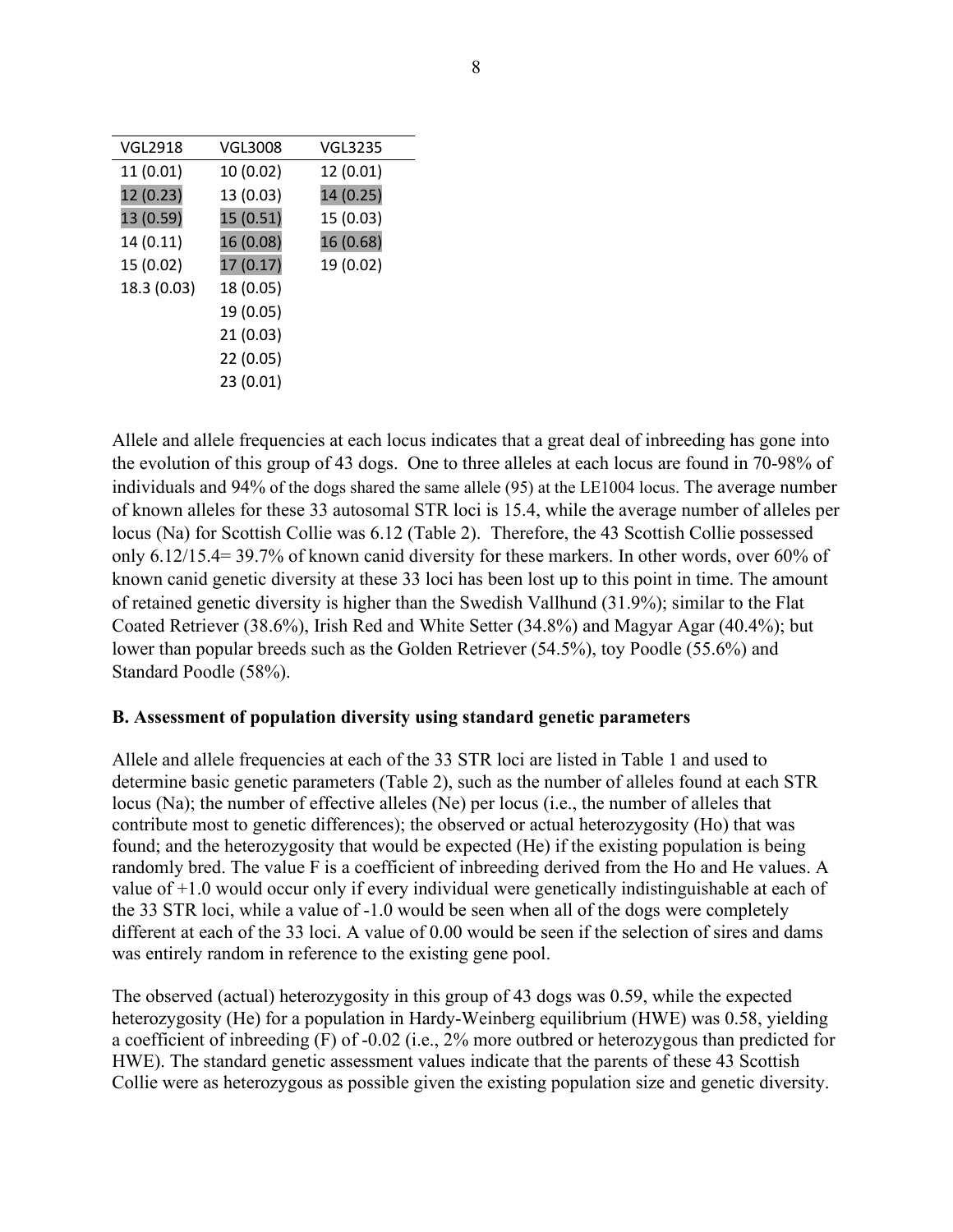However, this is the conclusion based on the 43 dogs taken as a group. Internal relatedness (IR) scores will provide a better picture of heterozygosity on an individual basis.

**Table 2.** Standard Genetic Assessment values for 43 Scottish Collies based on 33 autosomal STR loci

|     |  | N Na Ne Ho He                             |  |
|-----|--|-------------------------------------------|--|
|     |  | <b>Mean</b> 43 6.12 2.76 0.59 0.58 -0.022 |  |
| -SE |  | $0.37$ 0.2 0.03 0.03 0.016                |  |

A standard genetic assessment was made on 55 conformation Collies for the purpose of breed comparison (Table 3). The Scottish Collie were more genetically diverse than Collie ( $Na = 6.12$ ) vs 5.33) and had higher observed heterozygosity (Ho =  $0.59$  vs. 0.44). The average effective alleles per locus was higher (Ne = 2.76) in Scottish Collie than Collie (Ne = 2.12). The Scottish Collie were 2.2% more heterozygous (more outbred) than expected for a random breeding population ( $F = -0.022$ ), while the Collie were 9% less heterozygous (more inbred) than expected  $(F = 0.09)$ . The F values for the two groups of Scottish Collie and Collie were close to zero (i.e. HWE) and likely reflect the heterozygosity of both breeds as a whole and not a small amount of selection bias.

**Table 3.** Standard Genetic Assessment values for 55 conformation Collies based on 33 autosomal STR loci.

|           | N  | Na   | Ne.  | Ho.  | He   |      |  |
|-----------|----|------|------|------|------|------|--|
| Mean      | 55 | 5.33 | 2.12 | 0.45 | 0.49 | 0.09 |  |
| <b>SE</b> |    | 0.36 | 0.13 | 0.03 | 0.03 | 0.02 |  |

#### **B. Standard genetic assessment values for individual STR loci**

The allele frequencies can be also used to do a standard genetic assessment of heterozygosity at each STR locus (Table 4). This provides an estimate of genetic similarities in specific regions of the genome associated with each STR marker. Phenotypic differences equate to genotypic differences - therefore, loci that have alleles shared by a large proportion of individuals, are under strong positive selection and are most likely regions of the genome that are associated with breed-specific phenotypes (traits). The Na values for an individual STR locus for this population of 43 Scottish Collies ranged from a low of 3 to a high of 13 alleles per locus, while the Ne ranged from 1.37 to 6.13 alleles per locus. It is important to remember that each STR locus can have from 7-27 different alleles (avg. 15.4 alleles/locus) when tested across all dog breeds. The observed heterozygosity (Ho) for an individual STR locus ranged from 0.12 to 0.86, while He ranged from 0.11 to 0.84 (Table 3). Fourteen loci had positive F values and 19 were negative. The loci with positive F values were under a greater degree of positive selection than those with negative F values and therefore areas of the genome that are more strongly associated with desired breed-specific traits. However, the influences of these various inbred, neutral and outbred regions of the genome defined by these 33 STR loci have been kept in good balance by breeder as evidenced by only a slightly negative F value (-0.22 or 2.2% excess heterozygosity) across all loci (Table 2).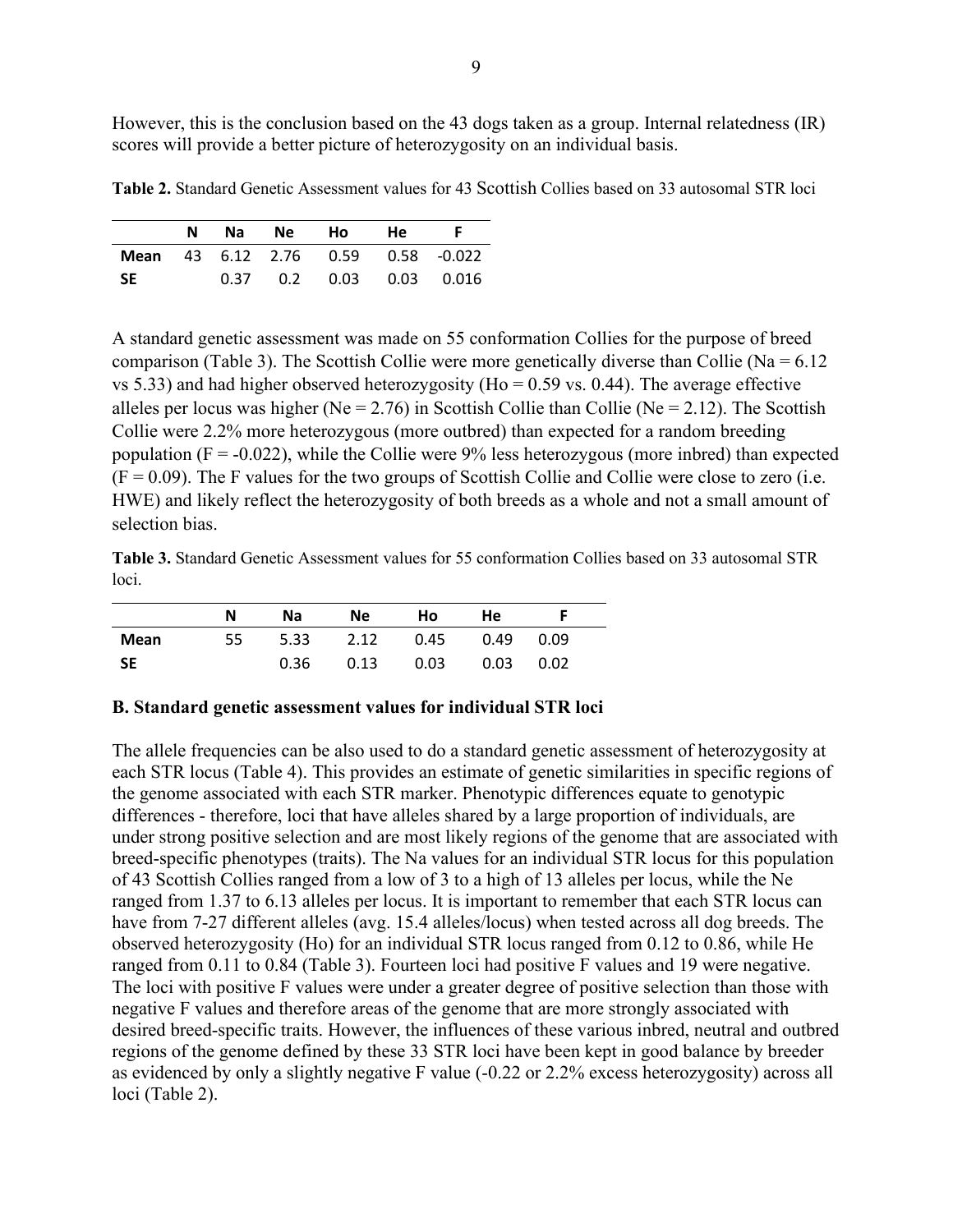| #  | Locus            | N  | <b>Na</b> | <b>Ne</b> | Ho   | He   | F        |
|----|------------------|----|-----------|-----------|------|------|----------|
| 1  | <b>AHT121</b>    | 43 | 8         | 3.86      | 0.77 | 0.74 | $-0.035$ |
| 2  | <b>AHT137</b>    | 43 | 6         | 2.18      | 0.56 | 0.54 | $-0.03$  |
| 3  | <b>AHTH130</b>   | 43 | 7         | 2.15      | 0.58 | 0.53 | $-0.088$ |
| 4  | AHTh171-A        | 43 | 7         | 3.73      | 0.7  | 0.73 | 0.047    |
| 5  | <b>AHTh260</b>   | 43 | 5         | 2.21      | 0.54 | 0.55 | 0.025    |
| 6  | <b>AHTk211</b>   | 43 | 4         | 1.74      | 0.4  | 0.43 | 0.072    |
| 7  | <b>AHTk253</b>   | 43 | 4         | 1.85      | 0.54 | 0.46 | $-0.163$ |
| 8  | C22.279          | 43 | 5         | 2.92      | 0.72 | 0.66 | $-0.096$ |
| 9  | FH2001           | 43 | 7         | 3.55      | 0.74 | 0.72 | $-0.036$ |
| 10 | FH2054           | 43 | 8         | 2.17      | 0.54 | 0.54 | 0.007    |
| 11 | <b>FH2848</b>    | 43 | 8         | 3.54      | 0.79 | 0.72 | $-0.102$ |
| 12 | <b>INRA21</b>    | 43 | 5         | 2.90      | 0.58 | 0.66 | 0.113    |
| 13 | <b>INU005</b>    | 43 | 4         | 2.09      | 0.61 | 0.52 | $-0.157$ |
| 14 | <b>INU030</b>    | 43 | 4         | 2.08      | 0.47 | 0.52 | 0.104    |
| 15 | <b>INU055</b>    | 43 | 4         | 1.74      | 0.37 | 0.43 | 0.124    |
| 16 | <b>LEI004</b>    | 43 | 4         | 1.13      | 0.12 | 0.11 | $-0.044$ |
| 17 | <b>REN105L03</b> | 43 | 5         | 4.06      | 0.86 | 0.75 | $-0.142$ |
| 18 | <b>REN162C04</b> | 43 | 5         | 3.66      | 0.65 | 0.73 | 0.104    |
| 19 | <b>REN169D01</b> | 43 | 5         | 1.48      | 0.37 | 0.32 | $-0.155$ |
| 20 | <b>REN169018</b> | 43 | 5         | 1.69      | 0.44 | 0.41 | $-0.081$ |
| 21 | <b>REN247M23</b> | 43 | 5         | 2.23      | 0.54 | 0.55 | 0.03     |
| 22 | <b>REN54P11</b>  | 43 | 3         | 2.12      | 0.63 | 0.53 | $-0.19$  |
| 23 | <b>REN64E19</b>  | 43 | 5         | 2.30      | 0.54 | 0.57 | 0.053    |
| 24 | <b>VGL0760</b>   | 43 | 9         | 4.25      | 0.79 | 0.77 | $-0.034$ |
| 25 | <b>VGL0910</b>   | 43 | 8         | 4.81      | 0.72 | 0.79 | 0.09     |
| 26 | <b>VGL1063</b>   | 43 | 13        | 6.13      | 0.81 | 0.84 | 0.027    |
| 27 | <b>VGL1165</b>   | 43 | 9         | 2.87      | 0.70 | 0.65 | $-0.071$ |
| 28 | <b>VGL1828</b>   | 43 | 6         | 1.94      | 0.51 | 0.48 | $-0.058$ |
| 29 | <b>VGL2009</b>   | 43 | 8         | 4.83      | 0.79 | 0.79 | 0.003    |
| 30 | <b>VGL2409</b>   | 43 | 5         | 1.37      | 0.28 | 0.27 | $-0.025$ |
| 31 | <b>VGL2918</b>   | 43 | 6         | 2.40      | 0.65 | 0.58 | $-0.115$ |
| 32 | <b>VGL3008</b>   | 43 | 10        | 3.17      | 0.61 | 0.68 | 0.116    |
| 33 | <b>VGL3235</b>   | 43 | 5         | 1.92      | 0.49 | 0.48 | $-0.022$ |

**Table 4.** Standard Genetic Assessment of individual autosomal STR loci for 43 Scottish Collies

### **D. Differences in population structure as determined by principal coordinate analysis (PCoA)**

PCoA measures the genetic relatedness of individuals in a population. The data is computed in a spherical form, but it is often presented in the two dimensions that most closely represent its three-dimensional form (usually coordinates 1 and 2). The more closely individuals cluster together around the XY axis, the more related they are to each other. Forty of the 43 Scottish Collies formed a single population (i.e., breed) in PCoA (Fig. 2). However, three individuals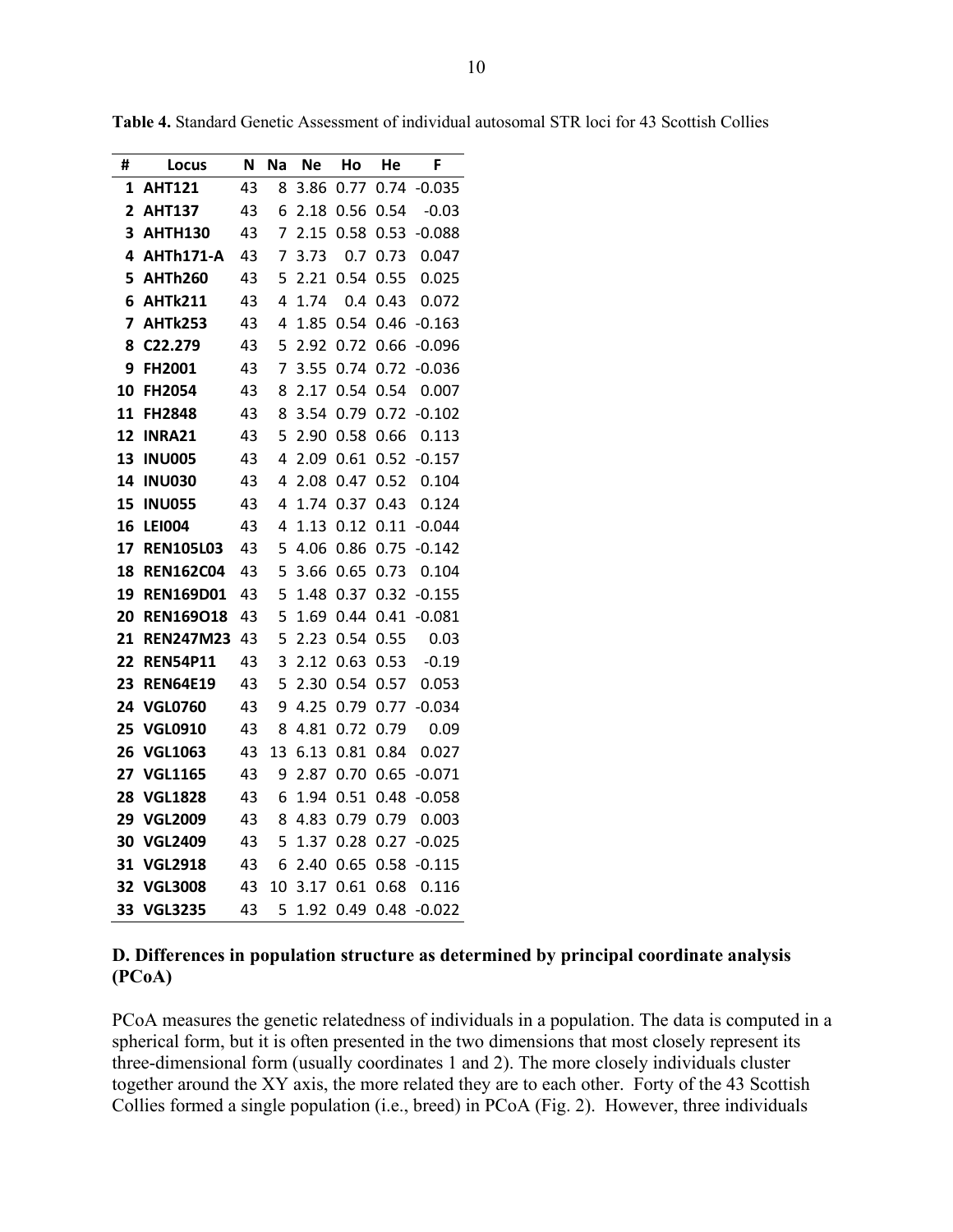were outliers from the main population, of sufficient distance to constitute a distinct "variety" of the breed or outcrosses with more distantly related dogs.



Fig. 2. PCoA graph of Scottish Collie (n=43) based on the 33 STRs. Three dogs appear to be closely related to each other but less to the other dogs (circled) and form what are known as genetic outliers.

The relatedness of Scottish Collie to Collie and Border Collie was compared on a separate PCoA graph (Fig. 3). The Scottish Collie and Collie were starting to differentiate into genetically distinct populations (i.e., subpopulations) - more like North American and European Italian Greyhounds or performance and conformation types of Golden Retrievers, but not yet to the level of varieties, such as seen with American and Japanese Akita, or Black and Salt and Pepper Giant Schnauzers. The Border Collies were genetically distinct from the Scottish Collie and Collie and manifested a surprising degree of genetic diversity between individuals, similar to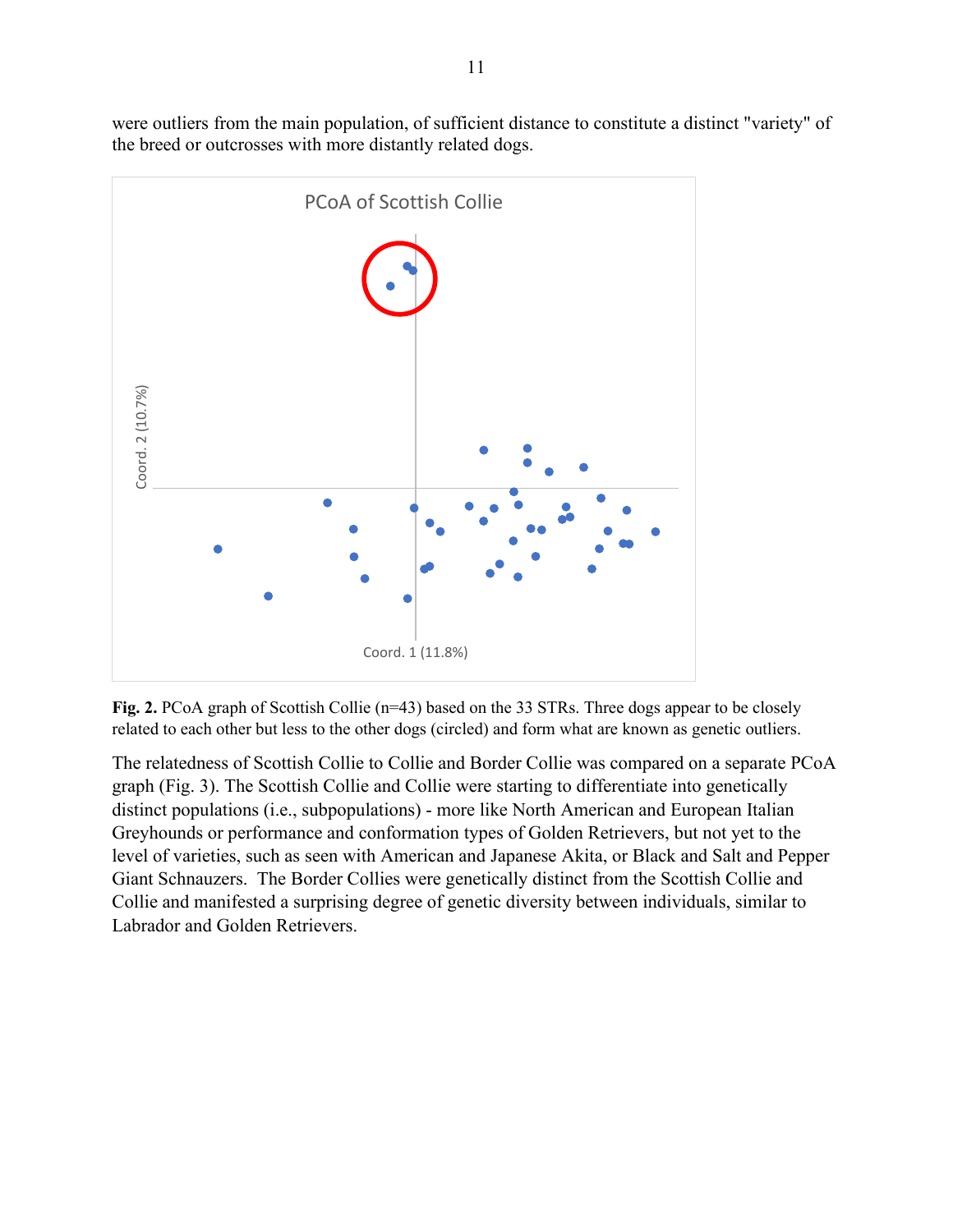

**Fig. 3.** PCoA graph comparing relatedness of Scottish Collie (n=43), Collie (n=55), and Border Collie  $(n=57)$ .

A third PCoA comparison was made by adding in a fourth breed, the Italian Greyhound (Fig. 4). The Italian Greyhound clusters with the Collie in the genetically related herding-sighthound group. This comparison of four breeds caused related breeds and individuals to cluster closer to each other. Although individuals in each breed did form tighter groups, the breed relationships persisted. Scottish Collie and Collie clustered together with the latter forming a distinct subpopulation within the Scottish Collie. The Border Collie, Italian Greyhound and Scottish Collie/Collie remained genetically distinct breeds, although the high level of genetic diversity in Border Collie and Scottish Collie was still apparent.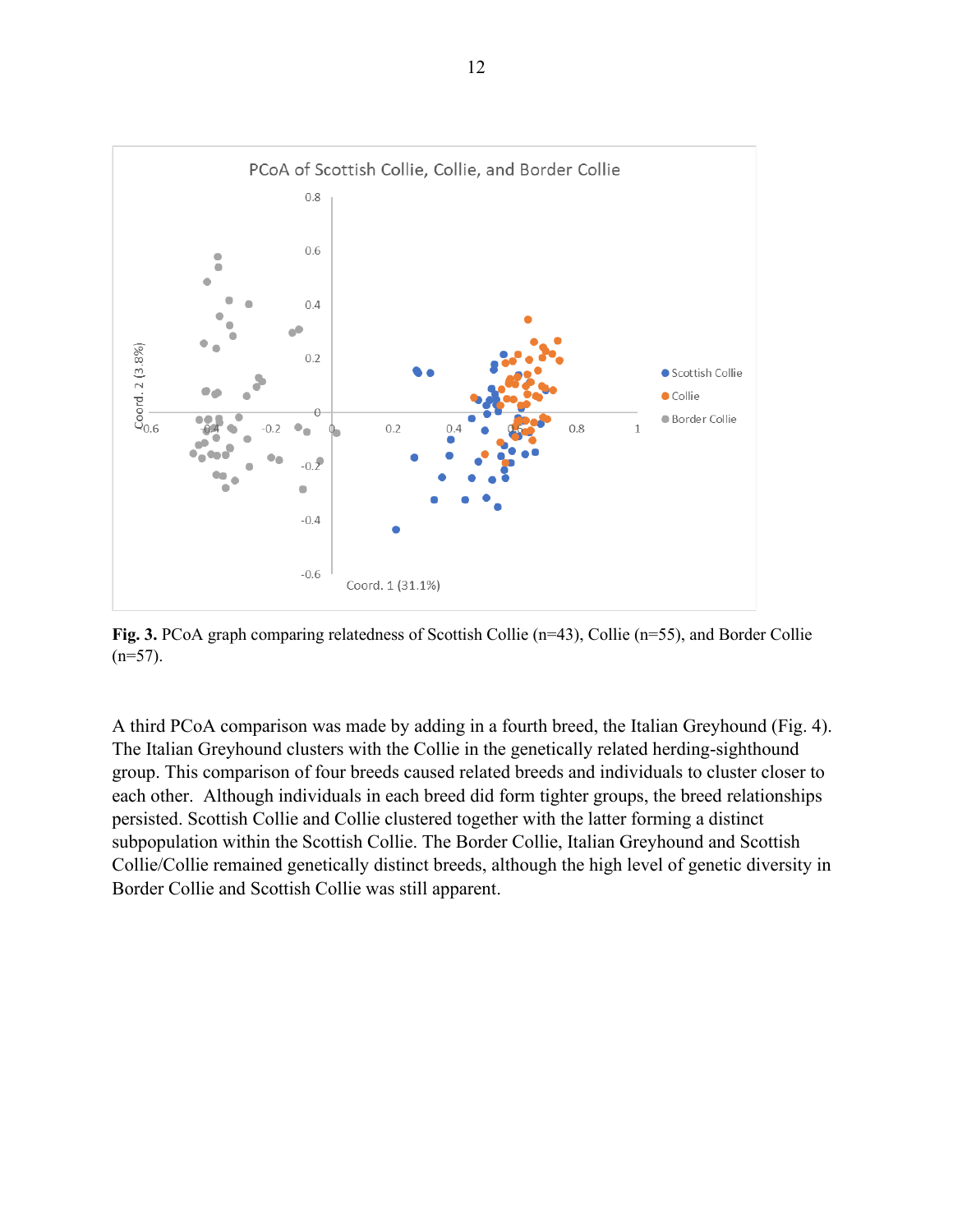

**Fig. 4.** PCoA comparison of the Italian Greyhound, Scottish Collie, Collie and Border Collie.

### **D. Internal relatedness (IR) of individuals and the population as a whole**

## *1. IR testing*

Genetic assessments such as those presented in Tables 1-3 are indicators of population-wide heterozygosity and do not reflect the genetic diversity being provided to individuals by their parents. Internal Relatedness (IR) is a calculation that has been used to determine the degree to which the two parents of an individual dog were related. The IR calculation takes into consideration homozygosity at each locus and gives more importance to rare and uncommon alleles. Rare and uncommon alleles would presumably be present in less related individuals. IR scores of all individuals in a population can be graphed to form a curve ranging from -1.0 to +1.0. A dog with a value of -1.0 would have parents that were totally unrelated at all 33 STR loci, while a dog with an IR value of +1.0 has parents that were genetically identical at all loci. An IR value of +0.25 would be found among offspring of full sibling parents from a random breeding population. IR values >0.25 occur when the parents of the full sibling parents were themselves highly inbred. The higher the IR value above 0.25 the more closely related were the parents and grandparents of the siblings.

Table 5 lists the IR values for the 43 Scottish Collies that were initially tested. The most outbred dog in the population had an IR score of -0.274, while the most inbred dog in the group had an IR score of 0.380, while the mean (average) IR score for the group was -0.011. The IR curve created from this data was also somewhat biphasic, with one group having IR scores < 0.082 and a second group with scores < -0.136 (Fig. 5). This latter group contained at a small proportion of dogs that was more inbred (IR>0.25) than offspring of full sibling parents. Therefore, IR values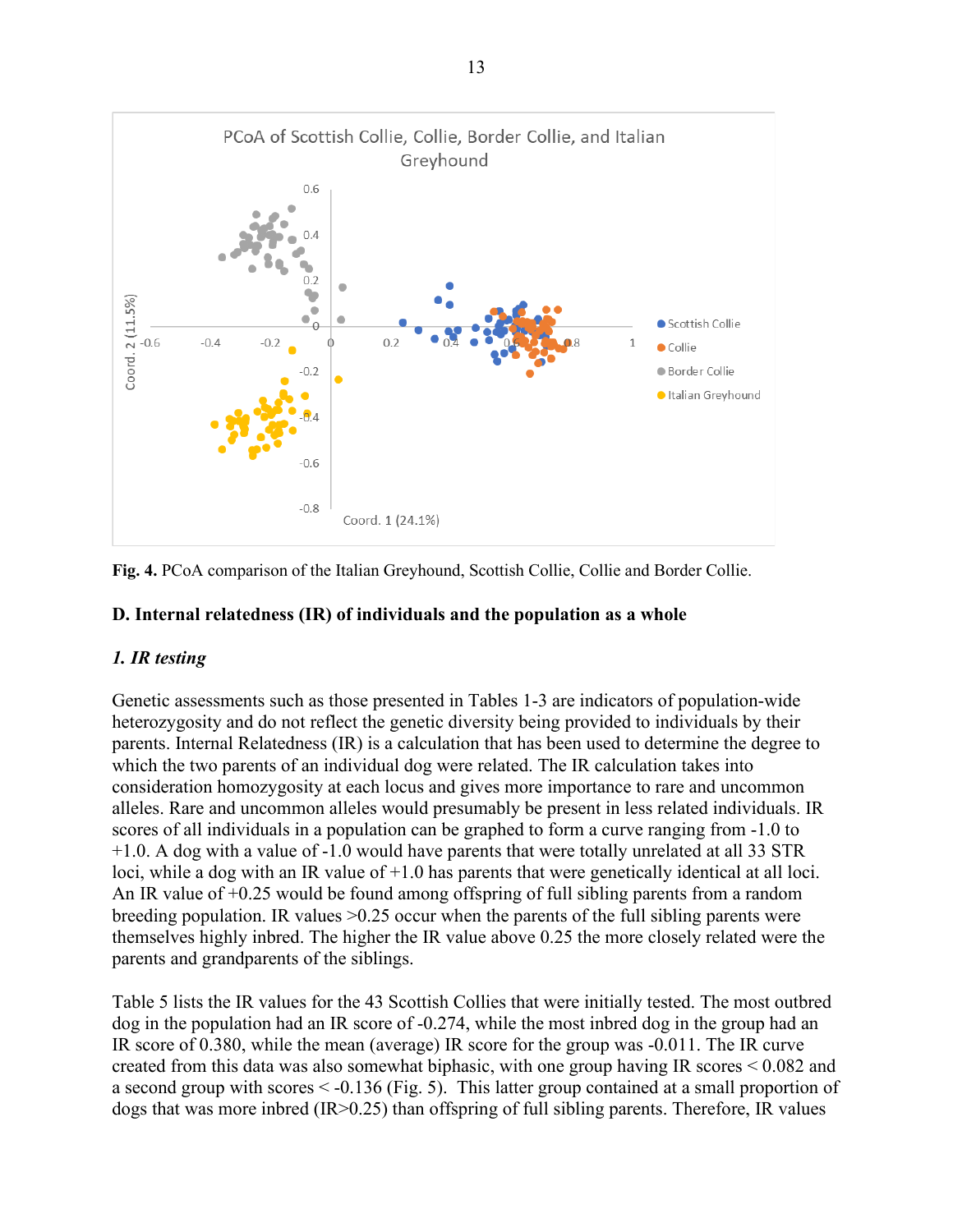14

give a different picture that seen with the average scores determined by the standard genetic assessment (Table 2). While the standard genetic assessments indicated a population in HWE, the IR scores showed a population of individuals that ranged from reasonably outbred to highly inbred. The more inbred dogs are balanced by outbred dogs, making it appear that the overall population was in HWE. This is a common feature of all dog breeds. This is a common feature with most pure breeds of dogs.

Table 5. Internal relatedness (IR) values calculated using allele numbers and frequencies for 43 Scottish Collie (redline). The IR values can be adjusted to reflect how these same dogs would score if they were to exist in a large population of village dogs (IR village dog or IRVD)

|               | IR       | <b>IRVD</b> |
|---------------|----------|-------------|
| Min           | $-0.274$ | $-0.027$    |
| 1st Qu        | $-0.136$ | 0.175       |
| <b>Mean</b>   | $-0.011$ | 0.294       |
| <b>Median</b> | $-0.007$ | 0.336       |
| 3rd Qu        | 0.082    | 0.411       |
| Max           | 0.380    | 0.569       |



**Fig. 5.** Distribution of IR (red line) and IR-village dog (IRVD) (blue line) values for Scottish Collie (n=43). The area under the curve (black) represents the degree of allele sharing (26.8%) between Scottish Collie and village dogs.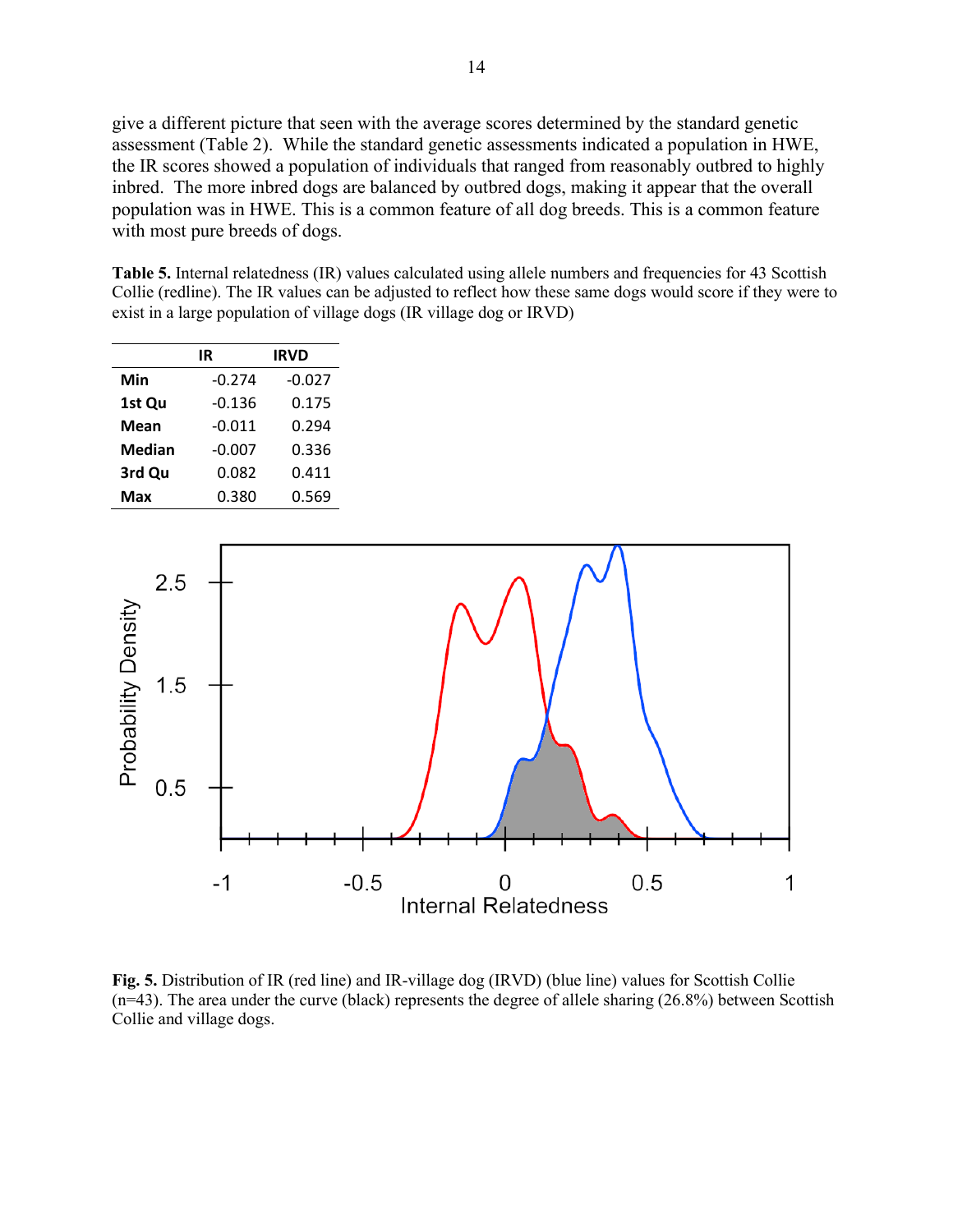## *2. Adjusted IR values (IRVD) as a measure of genetic diversity lost during breed evolution from time of origin to the present time.*

It is possible to determine the amount of canid genetic diversity a breed has retained as it evolved to present day. This is done by assuming that individual Scottish Collies are actual members of the current village dog population found in the Middle East, SE Asia and the Island Pacific nations. The IR values and IR values adjusted to village dogs (IRVD) (Table 5) can then be graphed and the graphs overlaid (Fig. 5). The IRVD graph, similar to the IR graph, tended to be bimodal with one quarter of the dogs having IRVD scores >0.411 and one half with scores >0.366 (Table 5). Therefore, if this group of dogs were village dogs, more than one-half of them would be considered more inbred than offspring of full sibling parents.

The IRVD curve for the Scottish Collies tested was shifted to the right of the IR curve, and the area of overlap was 26.8% (Fig. 5). This figure is comparable to the 39.7% of retained genetic diversity calculated using a somewhat different population, i.e., all canids ever tested at the VGL (Tables 1, 2). This level of retained village dog genetic diversity is lower than the 60% or so retained diversity observed in the Miniature/Toy Poodle or 54% in Labrador Retriever, but much higher than the 23% for Irish Wolfhound, 15% in Doberman Pinschers and 7% in Swedish Vallhund. All pure breeds of dogs have come from relatively small founder populations and have therefore had limited genetic diversity from the time registries were created and closed. Greatly varying amounts of genetic diversity may have been lost subsequently through artificial genetic bottlenecks such as cataclysmic events (e.g., world wars) or inbreeding for a specific show conformation (e.g., popular sire effects).

## **E. DLA Class I and II Haplotype frequencies and genetic diversity**

The DLA consists of four gene rich regions making up a small part of canine chromosome 12. Two of these regions contain genes that help regulate normal cell- (Class I) and antibodymediated (Class II) immunity. Polymorphisms in these regions have also been associated with abnormal immune responses responsible for autoimmune diseases, allergies, and resistance/susceptibility to infectious diseases. The Class I region contains several genes, but only one, DLA-88, is highly polymorphic (with many allelic forms) and is therefore most important for immune regulation. The region of DLA class I that contains the DLA-88 gene is associated with four STR loci (Table 6). The DLA II region, which contains three polymorphic genes (DQA1, DRB1, and DRB2) is defined by three STR loci (Table 6).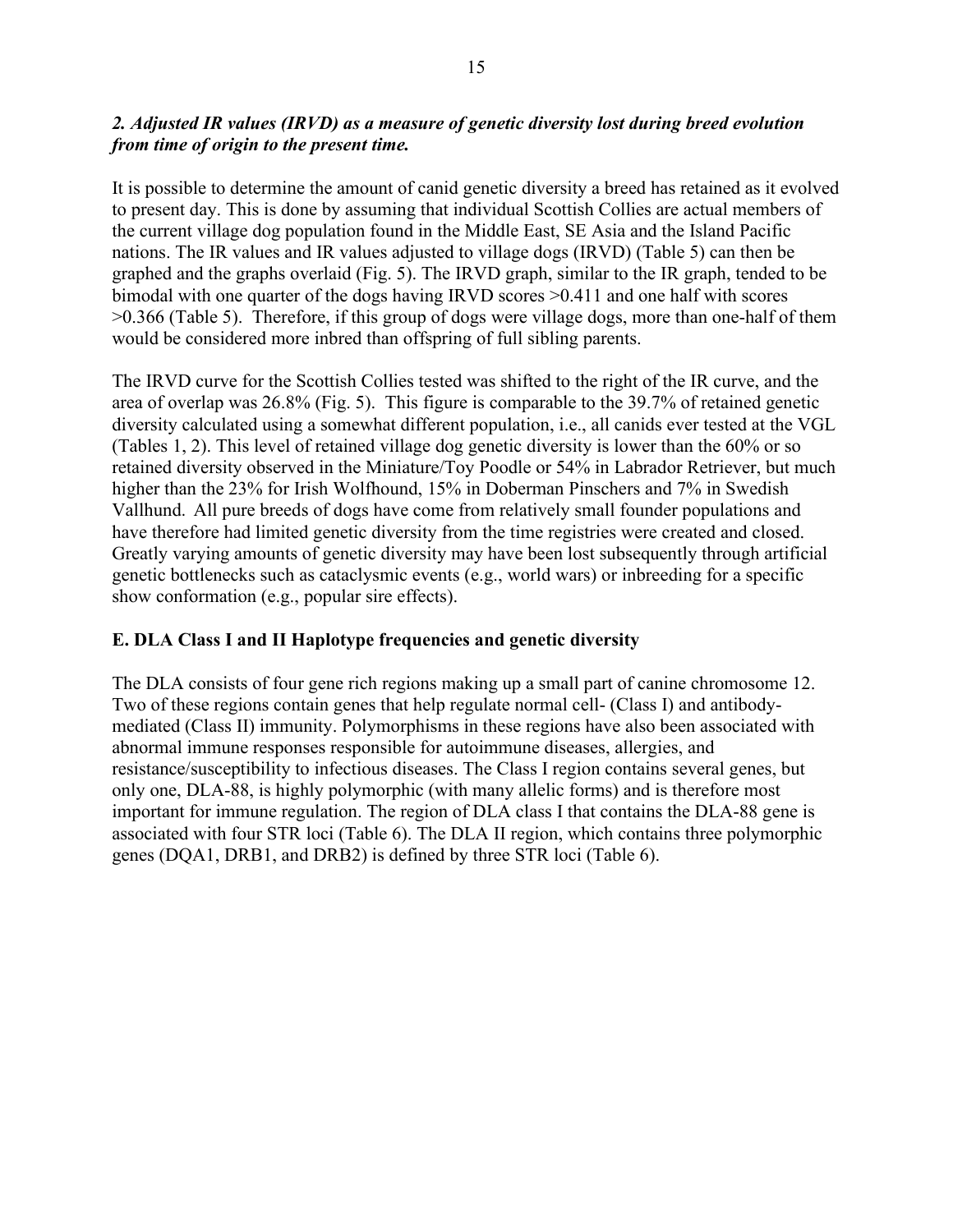| #  | <b>STR loci</b>          | N  | Na   | <b>Ne</b> | Ho   | He            | F       |
|----|--------------------------|----|------|-----------|------|---------------|---------|
|    | <b>DLA Class I STRs</b>  |    |      |           |      |               |         |
|    | 1 DLA I-3CCA             | 43 | 6    | 1.60      |      | 0.42 0.37     | $-0.12$ |
|    | 2 DLA I-4ACA             | 43 | 4    | 1.10      | 0.09 | 0.10          | $-0.03$ |
|    | 3 DLA I-4BCT             | 43 | 3    | 1.10      | 0.09 | 0.09          | $-0.04$ |
|    | 4 DLA1131                | 43 | 5    | 1.58      |      | 0.42 0.37     | $-0.14$ |
|    | <b>DLA Class II STRs</b> |    |      |           |      |               |         |
|    | 5 5ACA                   | 43 | 4    | 1.61      |      | $0.42$ 0.38   | $-0.11$ |
| 6. | 5ACT                     | 43 | 4    | 1.15      |      | $0.14$ $0.13$ | $-0.05$ |
| 7  | 5BCA                     | 43 | 5.   | 1.65      |      | 0.44 0.39     | $-0.12$ |
|    | Avg.                     |    | 4.43 | 1.40      |      | $0.29$ 0.26   | $-0.09$ |
|    |                          |    |      |           |      |               |         |

**Table 6.** Specific STR loci that are associated with the DLA class I and II regions, including alleles identified at each locus and their frequencies. Allele numbers and frequencies are used to assess heterozygosity within the DLA region.

#### *1. Heterozygosity in the DLA region*

The expectation is that allele and allele frequencies for STR loci in the DLA region are in equilibrium with other STR loci due to random mating over a long period of time. This can be tested by doing a standard genetic assessment of STR loci in other parts of the genome (Table 4 as well as in the DLA region (Table 6). This comparison indicates that the DLA region is significantly less heterogeneous than the rest of the genome (0.29 vs. 0.45), as would be expected given the high proportion of two specific extended haplotypes. The proportion of alleles (Ne) that define heterozygosity was also lower than observed for the 33 autosomal STR loci (1.40 vs. 2.76) and the observed heterozygosity at each locus is much lower (0.29 vs. 0.45) However, a standard genetic assessment of the population of 43 dogs taken as a whole showed similar F values for autosomal STRs of -0.02 and DLA STRs -0.09. These values indicate that the DLA region, although appearing to be greatly unbalanced based on haplotype frequencies and heterogeneity, is actually in equilibrium with the rest of the genome. Therefore, the proportionately high incidence of certain haplotypes in this group of 43 Scottish Collies did not result from non-random selection in recent times, but rather at least 40/43 dogs tested are remnants of a "single founder or closely related founder population" that lived in the distant past and still exists through its genes to this day.

#### *2. DLA class I and II haplotypes in Scottish Collie*

Specific alleles at the three STR loci associated with the DLA class I region and the four STR loci that define the DLA class II region are in strong linkage disequilibrium (LD) forming specific haplotypes (Table 7). A haplotype is a group of genes within an organism that is inherited together from a single parent. The STR-based haplotype nomenclature used in this breed diversity analysis is based on numerical ranking with the first haplotypes identified in Standard Poodles being named 1001, 1002, ... for class I haplotypes and 2001, 2002, ... for class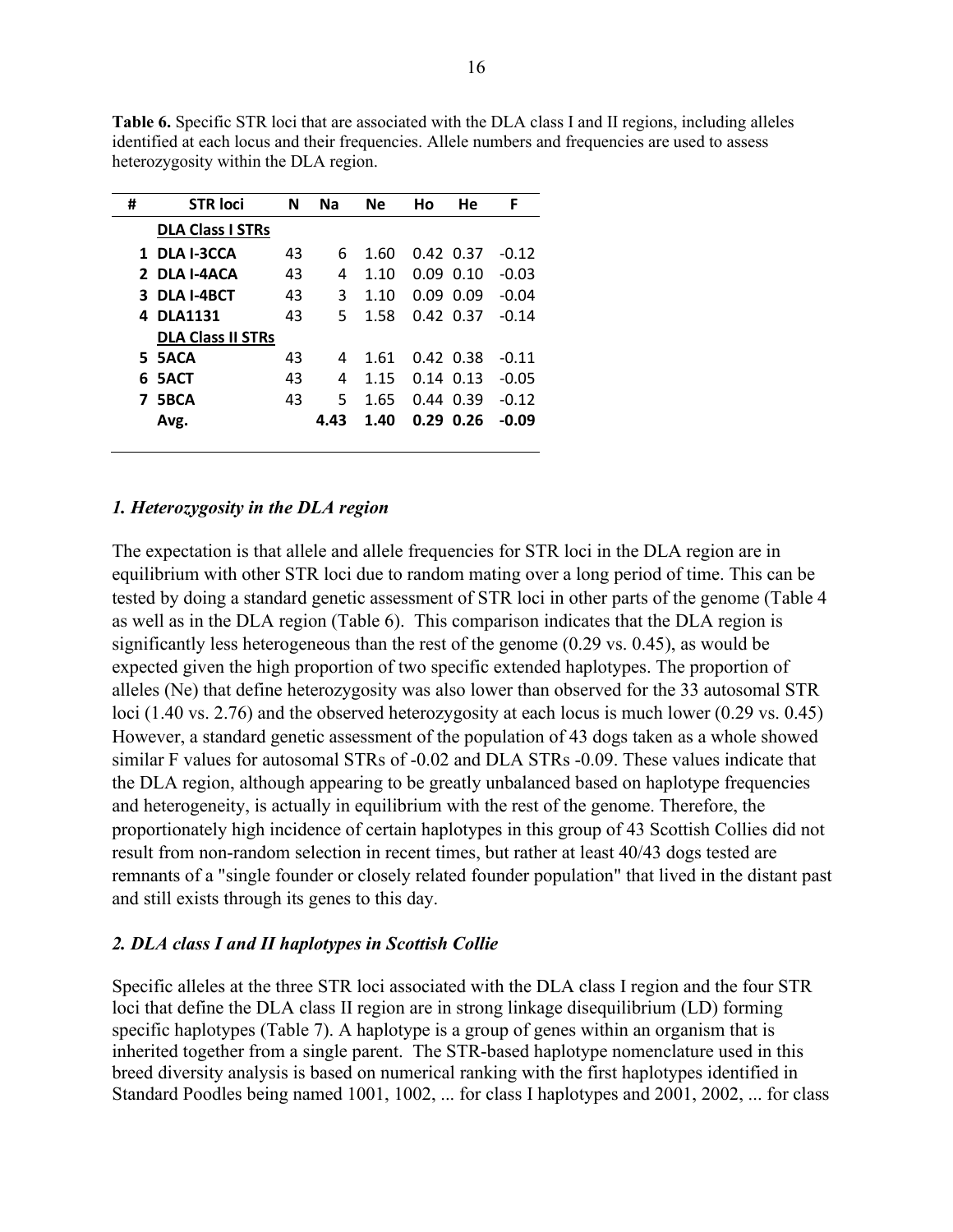II haplotypes. It is common for various dog breeds to share common and even rare haplotypes, depending on common ancestry.

| DLA1#        | <b>STR types</b>     | <b>Scottish Collie</b><br>$(n=43)$ |
|--------------|----------------------|------------------------------------|
| 1006         | 387 375 293 180      | 0.02                               |
| 1008         | 386 373 289 182      | 0.01                               |
| 1016         | 382 371 277 178      | 0.13                               |
| 1045         | 376 371 277 186      | 0.78                               |
|              | 1087 380 371 277 178 | 0.02                               |
|              | 1222 386 379 277 181 | 0.01                               |
| 1223         | 380 371 289 181      | 0.01                               |
| 1224         | 385 371 277 182      | 0.01                               |
| <b>DLA2#</b> |                      |                                    |
|              | 2003 343 324 282     | 0.01                               |
|              | 2007 351 327 280     | 0.01                               |
| 2031         | 339 322 282          | 0.02                               |
| 2039         | 345 327 276          | 0.77                               |
| 2065         | 339 325 286          | 0.01                               |
| 2081         | 343 322 282          | 0.01                               |
|              | 2091 343 327 288     | 0.10                               |
|              | 2119 343 324 286     | 0.01                               |
| 2120         | 343 327 286          | 0.03                               |
| 2121         | 351 327 282          | 0.01                               |

**Table 7.** DLA class I and Class II haplotypes and their frequencies in 43 Scottish Collies

The 43 Scottish Collies in this study possessed 8 DLA class I and 10 DLA class II haplotypes (Table 7). Three minor class I (1222-1224)) and three minor class II (2119-2121) are unique to the breed, to date, and the rest shared with a number of other breeds (Table 9). One class I (1045) and one class II (2039) haplotypes occurred in 77-78% of the dogs tested, while another class I (1016) and class II (2091) haplotype were observed in 10-13% of dogs. Collectively, these high incidence haplotypes were in strong linkage disequilibrium, forming larger 1045/2039 and 1016/2091 haplotypes and were found collectively in almost 90% of the 43 Scottish Collies tested. All of the remaining haplotypes occurred at incidences ranging from 1-3%.

Genetic diversity within the DLA region can also be compared between populations and breeds. The existing DLA class I and II haplotypes in Scottish Collie make up 8/205=3.9% and 10/112= 8.9%, respectively, of DLA haplotypes currently identified by the VGL. The numbers of DLA class I ( $n=8$ ) and II ( $n=10$ ) haplotypes found in Scottish Collie were higher than the Swedish Vallhund (6/4) and Shiloh shepherd (7/6); somewhat lower than Giant Schnauzer (14/15), Samoyed (13/12) and Shiba Inu (16/15); and much lower than Golden Retriever (26/23) and Miniature Poodle (33/ 23).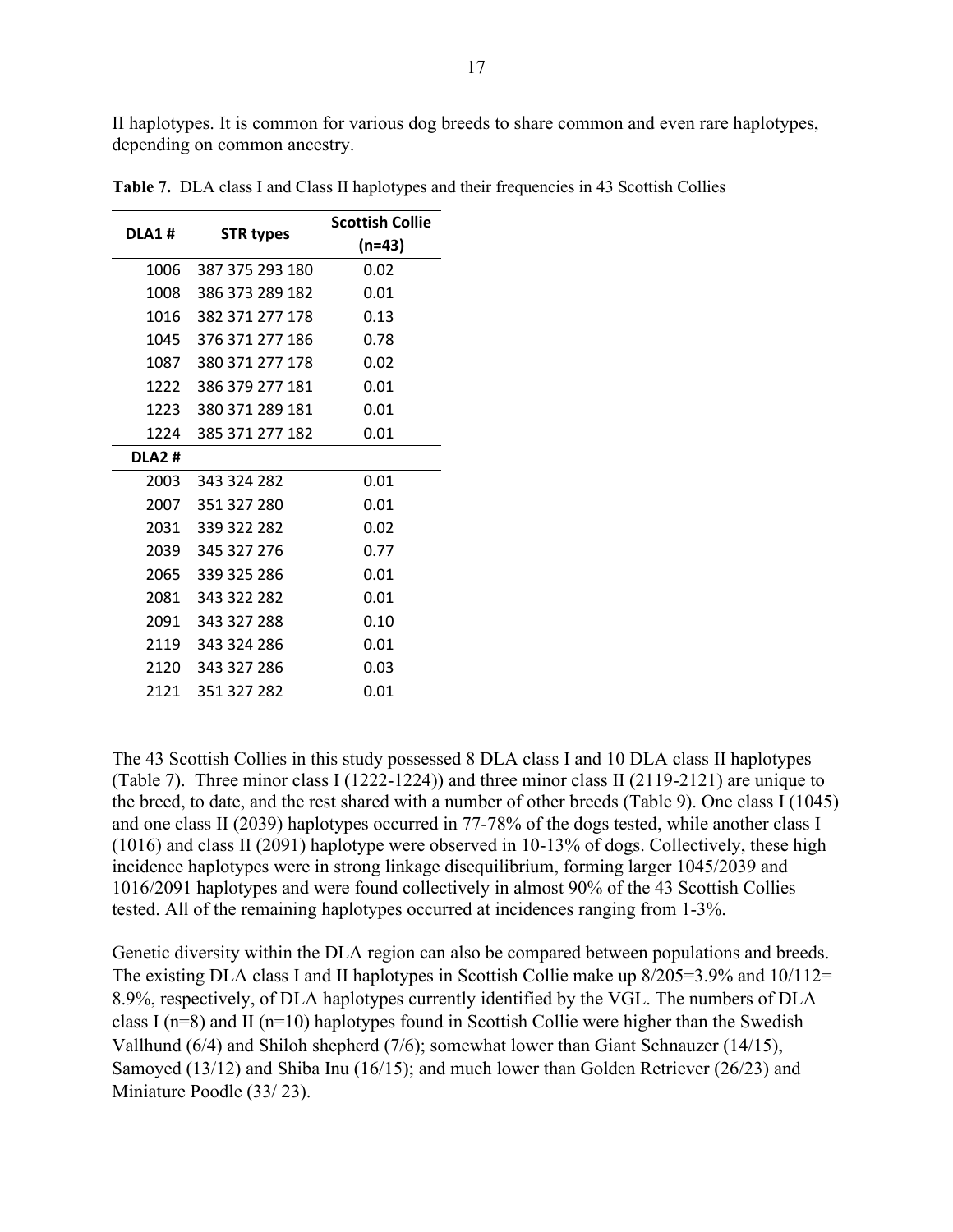### *3. DLA class I and II haplotype sharing between breeds*

DLA haplotypes are much more conserved than most other regions of the genome and each DLA region inherited as a block of linked genes from each parent and passed on by descent over many generations. Therefore, DLA haplotypes can be used to estimate the founder/founder lines that were used to create a breed and the importance of the various lines in subsequent breed evolution. DLA haplotypes can also be used to determine possible common ancestry between breeds.

### *a. DLA haplotype sharing between Scottish Collie and Collie*

DLA class I and II haplotypes found in Scottish Collie (Table 7) were compared with the haplotypes found in 49 conformation class Collies (Table 8). Only two DLA class I and three class II haplotypes were identified in these 49 Collies (Table 8). DLA class I 1045 and DLA class II 2097 haplotypes were in linkage disequilibrium forming an extended 1045/2039 haplotype that was found in 95% of the Collies tested. This same DLA class I/II haplotype was found in only 14.7% of Scottish Collie (Table 7).

**Table 8.** DLA class I and II haplotypes found in conformation Collies (n=49)

| <b>DLA1#</b> | <b>STR types</b> | <b>Collie</b><br>$(n=49)$ |
|--------------|------------------|---------------------------|
| 1016         | 382 371 277 178  | 0.04                      |
| 1045         | 376 371 277 186  | 0.96                      |
| <b>DLA2#</b> |                  |                           |
| 2039         | 345 327 276      | 0.95                      |
| 2091         | 343 327 288      | 0.04                      |
| 2097         | 343 327 276      | 0.01                      |

### *b. DLA class I and II haplotype sharing with other breeds*

The Scottish Collie shares DLA class I and II haplotypes with over 30 different breeds, all originating in the United Kingdom (Table 9). The greatest number of shared haplotypes was with the Irish Red and White Setter; Toy, Miniature and Standard Poodles; and the Swedish Vallhund. The highest incidence sharing of a single haplotype was with the Borzoi, Labrador Retriever, Giant Schnauzer, Havanese, and the Biewer, Yorkshire and Lakeland Terriers.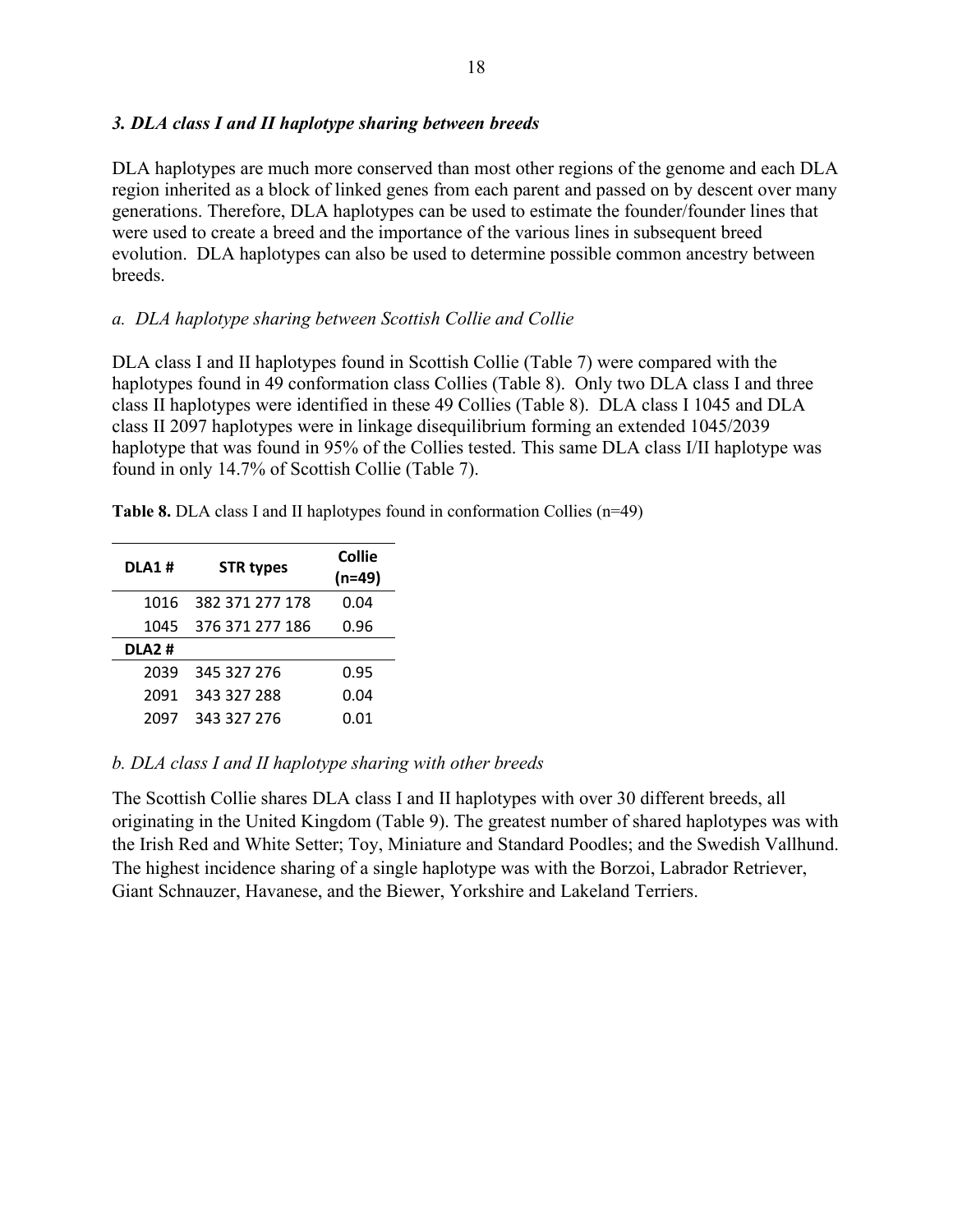**Table 9**. DLA class I and II haplotype sharing between Scottish Collie and other breeds that have been tested by the VGL

|        | DIA Class I Haplotype Frequencies (Updated Dec 6, 2019)<br><b>Irish Red</b> |  |                                                        |                                          |                                             |                             |                                   |                                                        |                                        |             |                   |                                                |                                           |                            |                                        |                            |                                           |                                         |                                         |                                                          |                        |                                                       |                                         |                     |            |                                                          |                      |                                         |                      |                                             |                               |                                             |                               |                             |                                         |                        |                            |
|--------|-----------------------------------------------------------------------------|--|--------------------------------------------------------|------------------------------------------|---------------------------------------------|-----------------------------|-----------------------------------|--------------------------------------------------------|----------------------------------------|-------------|-------------------|------------------------------------------------|-------------------------------------------|----------------------------|----------------------------------------|----------------------------|-------------------------------------------|-----------------------------------------|-----------------------------------------|----------------------------------------------------------|------------------------|-------------------------------------------------------|-----------------------------------------|---------------------|------------|----------------------------------------------------------|----------------------|-----------------------------------------|----------------------|---------------------------------------------|-------------------------------|---------------------------------------------|-------------------------------|-----------------------------|-----------------------------------------|------------------------|----------------------------|
| DLA1#  | <b>STR types</b>                                                            |  | Black<br>Russlan<br><b>Terrior</b><br>$(n=134)$        | <b>Terrier</b><br>$(n-75)$               | Lakeland Labrador<br>Retriever<br>$(n-181)$ | and<br>Setter<br>$(n=60)$   | Doberman<br>Pinscher<br>$(n+618)$ | Flat<br>Coated<br><b>Retriever</b><br>$(n - 547)$      | <b>Havanese Samoved</b><br>$(n - 448)$ | $(n - 189)$ | Saint<br>$(n-52)$ | Giant<br><b>Bernard Schnauze</b><br>$r(n=220)$ | Polish<br>Lowland<br>Sheepdog<br>$(n=19)$ | <b>Borzo</b><br>$(n - 68)$ | English<br><b>Bulldog</b><br>$(n-163)$ | Blewer<br>$(n-121)$        | Biewe<br>Yorshire<br>Terries<br>$(n=53)$  | Blewer<br><b>Terrier</b><br>$(n - 107)$ | <b>Terrier</b><br>$(n-16)$              | Yorkshire Italian<br>Greyhound Klee Kai<br>$(n - 943)$   | Alaskan<br>$fn = $481$ | <b>Shepherd</b><br><b>ISSA</b><br>$(n=183)$           | <b>English</b><br>Mastiff<br>$(n - 20)$ | Irish<br>$(n - 49)$ | $(n - 94)$ | Llewellin American Japanese Golden<br>Akita<br>$(n-101)$ | $fn - 3661$          | Retriever<br>$(n-718)$                  | Collie<br>$(n-49)$   | <b>Irish</b><br>Wolfhou<br>nd (n=55)        | Border<br>Collie<br>$fn = $1$ | Miniature Scottisl<br>Poodle<br>$(n - 288)$ | Collie<br>$(n-47)$            | <b>Barbel</b><br>$(n - 66)$ | Swedish<br>Valihund<br>$(n-225)$        | Poodle<br>$(n - 2884)$ | Toy<br>Poodle<br>$(n=142)$ |
|        | 1006 387 375 293 180                                                        |  | $0.045 -$                                              |                                          | 0.039                                       | 0.058                       |                                   | -                                                      | 0.047                                  | $0.005 -$   |                   | $0.05 -$                                       |                                           | 0.14                       | 0.003                                  |                            |                                           |                                         |                                         |                                                          |                        |                                                       |                                         |                     |            | $0.059 -$                                                |                      | $0.0139 -$                              |                      |                                             | -                             | 0.003                                       | $0.02 -$                      |                             | 0.264                                   | 0.0468                 | 0.004                      |
|        | 1008 386 373 289 182                                                        |  |                                                        |                                          | 0.064                                       | 0.583                       |                                   |                                                        |                                        |             |                   | 0.045                                          |                                           |                            | 0.006                                  | 0.008                      |                                           |                                         | 0.06                                    | 0.1267                                                   | 0.0611                 |                                                       |                                         | 0.11                | 0.069      |                                                          | Links of             | 0.0014                                  |                      |                                             | $0.01 -$                      |                                             | 0.01                          |                             | <b>Sec</b>                              | 0.0168                 | 0.018                      |
|        | 1016 382 371 277 178                                                        |  | 0.011                                                  | 0.015                                    | $0.011 -$                                   |                             | 0.0138                            |                                                        | $0.212 -$                              |             | l a s             | 0.036                                          | $0.03 -$                                  |                            | 0.095                                  | 1,025                      |                                           | 0.019                                   | 0.03                                    | 0.0589                                                   |                        |                                                       | $0.13 -$                                |                     | $0.021 -$  |                                                          | ь.                   | 0.0021                                  | $0.04 -$             |                                             | b.                            | 0.024                                       | $0.12 -$                      |                             | .                                       | 0.0184                 | 0.032                      |
|        | 1045 376 371 277 186                                                        |  |                                                        | $\sim$                                   | $0.008 -$                                   |                             |                                   |                                                        |                                        |             |                   |                                                |                                           |                            |                                        |                            |                                           |                                         |                                         |                                                          |                        | 0.003                                                 |                                         | 14                  | 0.005      | $0.005 -$                                                |                      |                                         | $0.96 -$             |                                             | 0.157                         | 0.003                                       | $0.79 -$                      |                             | .                                       | 0.001                  | 0.032                      |
|        | 1087 380 371 277 178                                                        |  |                                                        |                                          |                                             |                             |                                   |                                                        | $0.001 -$                              |             |                   |                                                |                                           |                            |                                        | $0.004 -$                  |                                           |                                         |                                         |                                                          |                        |                                                       |                                         |                     |            | $0.015 -$                                                |                      |                                         |                      |                                             |                               | .                                           | $0.02 -$                      |                             | х.                                      |                        |                            |
|        | 1222 386 379 277 181                                                        |  |                                                        |                                          |                                             |                             |                                   |                                                        |                                        |             |                   |                                                |                                           |                            |                                        |                            |                                           |                                         |                                         |                                                          |                        |                                                       |                                         |                     |            |                                                          |                      |                                         |                      |                                             | $0.01 -$                      |                                             | $0.02 -$                      |                             |                                         |                        |                            |
|        | 1223 380 371 289 181                                                        |  |                                                        |                                          |                                             |                             |                                   |                                                        |                                        |             |                   |                                                |                                           |                            |                                        |                            |                                           |                                         |                                         |                                                          |                        |                                                       |                                         |                     |            |                                                          |                      |                                         |                      |                                             |                               |                                             | $0.01 -$                      |                             |                                         |                        |                            |
|        | 1224 385 371 277 182 -                                                      |  |                                                        |                                          |                                             |                             |                                   |                                                        |                                        |             |                   |                                                |                                           |                            |                                        |                            |                                           |                                         |                                         |                                                          |                        |                                                       |                                         |                     |            |                                                          |                      |                                         |                      |                                             | $\sim$                        | .                                           | $0.01 -$                      |                             | -                                       | <br>                   |                            |
|        |                                                                             |  |                                                        |                                          |                                             |                             |                                   |                                                        |                                        |             |                   |                                                |                                           |                            |                                        |                            |                                           |                                         |                                         | DLA Class II Haplotype Frequencies (Updated Dec 6, 2019) |                        |                                                       |                                         |                     |            |                                                          |                      |                                         |                      |                                             |                               |                                             |                               |                             |                                         |                        |                            |
|        |                                                                             |  |                                                        |                                          |                                             | <b>Irish Red</b>            |                                   |                                                        |                                        |             |                   |                                                |                                           |                            |                                        |                            |                                           |                                         |                                         |                                                          |                        |                                                       |                                         |                     |            |                                                          |                      |                                         |                      |                                             |                               |                                             |                               |                             |                                         |                        |                            |
| DLA2 # | <b>STR types</b>                                                            |  | Black<br><b>Russian</b><br><b>Terrier</b><br>$(n=134)$ | Lakeland<br><b>Terrier</b><br>$(n = 75)$ | Labrador<br>Retriever<br>$(n=181)$          | and<br>Setter<br>$(n = 60)$ | Doberman<br>Pinscher<br>(n:618)   | <b>Flat</b><br>Coated<br><b>Retriever</b><br>$(n=547)$ | <b>Havanese Samoved</b><br>$(n = 448)$ | $(n=189)$   | Saint<br>$(n=52)$ | Giant<br><b>Bernard Schnauze</b><br>$r(n=220)$ | Polish<br>Lowland<br>Sheepdog<br>$(n=19)$ | Borzoi<br>$(n=68)$         | English<br><b>Bulldog</b><br>$(n=163)$ | <b>Biewer</b><br>$(n=121)$ | Biewer<br>Yorshire<br>Terrier<br>$(n=53)$ | Biewer<br><b>Terrier</b><br>$(n=107)$   | Yorkshire<br><b>Terrier</b><br>$(n=16)$ | Italian<br><b>Greyhound Klee Kai</b><br>$(n=943)$        | Alaskan<br>$(n = 548)$ | <b>Shiloh</b><br>Shepherd<br><b>ISSA</b><br>$(n=183)$ | English<br>Mastiff<br>$(n=20)$          | Irish<br>$(n - 49)$ | $(n=94)$   | Llewellin American Japanese<br>Akita<br>$(n=101)$        | Akita<br>$(n = 366)$ | Golden<br><b>Retriever</b><br>$(n=718)$ | Collie<br>$(n = 49)$ | <b>Irish</b><br><b>Wolfhou</b><br>nd (n=55) | Border<br>Collie<br>$(n=51)$  | Ministure<br>Poodle<br>$(n=288)$            | Scottis<br>Collie<br>$(n=47)$ | Barbet<br>(n:66)            | <b>Swedish</b><br>Vallhund<br>$(n=225)$ | Poodle<br>$(n=2884)$   | Toy<br>Poodle<br>$(n=142)$ |
|        | 2003 343 324 282                                                            |  |                                                        | 0.74                                     | $0.017 -$                                   |                             |                                   | 0.1444                                                 | 0.217                                  | $0.013 -$   |                   | 0.036                                          |                                           |                            | 0.598                                  | 0.231                      | 0.208                                     | 0.252                                   | 0.38                                    | 0.0069                                                   |                        | $0.008 -$                                             |                                         |                     |            |                                                          | ٠.                   | $0.023 -$                               |                      |                                             | 0.029                         | 0.516                                       | 0.01                          | $0.129 -$                   |                                         | 0.091                  | 0.45                       |
|        | 2007 351 327 280                                                            |  | $0.045 -$                                              |                                          | 0.041                                       | $0.158 -$                   |                                   |                                                        | 0.05                                   | 1,005       |                   | $0.05 -$                                       |                                           | $0.147 -$                  |                                        |                            |                                           |                                         |                                         |                                                          | 0.0137                 |                                                       |                                         |                     |            | $0.059 -$                                                |                      | $0.0139 -$                              |                      |                                             |                               | 0.002                                       | $0.01 -$                      |                             | 0.271                                   | 0.016                  | 0.004                      |
|        | 2031 339 322 282                                                            |  | $0.034 -$                                              |                                          | $0.008 -$                                   |                             |                                   |                                                        |                                        |             |                   | $0.036 -$                                      |                                           |                            |                                        |                            |                                           |                                         |                                         | $0.0583 -$                                               |                        |                                                       |                                         | -                   |            |                                                          |                      |                                         | .                    | 0.018                                       | $0.01 -$                      |                                             | $0.02 -$                      |                             | .                                       | <br>.                  |                            |
|        | 2039 345 327 276                                                            |  |                                                        | $\sim$                                   | $0.008 -$                                   |                             | 0.0089                            |                                                        |                                        |             |                   |                                                |                                           |                            |                                        |                            |                                           |                                         |                                         | 0.0901                                                   |                        | 0.003                                                 |                                         | -                   |            | 0.099                                                    | 0.094                |                                         | 0.95                 |                                             | $0.147 -$                     |                                             | $0.78 -$                      |                             | -                                       | 0.001                  |                            |
|        | 2065 339 325 286                                                            |  |                                                        |                                          |                                             |                             |                                   |                                                        |                                        |             |                   |                                                |                                           |                            | 0.006                                  |                            |                                           |                                         |                                         |                                                          |                        |                                                       |                                         |                     |            |                                                          |                      |                                         |                      |                                             | -                             | .                                           | $0.01 -$                      |                             | b.                                      | <b>Section</b><br>     |                            |
|        | 2080 339 325 276                                                            |  |                                                        |                                          | 0.207                                       |                             |                                   |                                                        |                                        | -           | 0.087             |                                                |                                           |                            |                                        | 0.004                      | 0.009                                     |                                         | $0.03 -$                                |                                                          | -                      | 0.243                                                 |                                         | -                   |            |                                                          |                      |                                         |                      |                                             | -                             | .                                           | $0.01 -$                      |                             | -                                       |                        |                            |
|        | 2081 343 322 282                                                            |  |                                                        |                                          |                                             |                             |                                   |                                                        |                                        |             |                   |                                                |                                           |                            |                                        | 0.012                      |                                           | 0.005                                   |                                         |                                                          |                        |                                                       |                                         |                     |            |                                                          |                      |                                         |                      |                                             |                               |                                             | $0.01 -$                      |                             |                                         |                        |                            |
|        | 2091 343 327 288                                                            |  |                                                        |                                          |                                             |                             | 0.0138                            |                                                        |                                        |             |                   |                                                |                                           |                            |                                        |                            |                                           |                                         |                                         |                                                          |                        |                                                       |                                         |                     |            |                                                          |                      |                                         | 0.04                 |                                             | -                             | <b>Taxa</b>                                 | $0.1 -$                       |                             | -                                       |                        |                            |
|        | 2119 343 324 286                                                            |  |                                                        |                                          |                                             |                             |                                   |                                                        |                                        |             |                   |                                                |                                           |                            |                                        |                            |                                           |                                         |                                         |                                                          |                        |                                                       |                                         |                     |            |                                                          |                      |                                         |                      |                                             |                               | l a s                                       | $0.01 -$                      |                             | h.                                      | <b>Take</b>            |                            |
|        | 2120 343 327 286                                                            |  |                                                        |                                          |                                             |                             |                                   |                                                        |                                        |             |                   |                                                |                                           |                            |                                        |                            |                                           |                                         |                                         |                                                          |                        |                                                       |                                         |                     |            |                                                          |                      |                                         |                      |                                             |                               |                                             | $0.03 -$<br>$0.01 -$          |                             |                                         |                        |                            |

### **III. What does this assessment of genetic diversity tell us about the contemporary Scottish Collie**

### **A. What is meant by "breed restoration."**

Restoration of the older, working-type, regional breed is becoming increasingly more common. However, such modern restorations are not new and have occurred in a number of older breeds, but at a time when DNA testing was not available. The objective of breed restoration is to discover as manly remaining representatives of the breed as possible. If they cannot be found, or not found in sufficient numbers, phenotypically similar dogs with known historic (pedigree) or confirmed (DNA) relationships can be included in the founder population to assure as much genetic diversity as possible. Once a number of genetically and/or phenotypically desired dogs are found, the registry will presumably be closed. DNA will provide a much better measure of the genetic diversity that is present in the founder population than pedigrees, especially when other registered breeds are included in the restoration. If collected and stored properly, DNA can maintain intact for hundreds or even thousands of years and provide a highly accurate database for all subsequent genetic testing, parent selection, maintenance and balancing of genetic diversity, monitoring further genetic introgressions or for tracing and eliminating any heritable disorders that may arise.

## **B. What is a Scottish Collie?**

A simple and plausible explanation for the origin of the working dogs of Scotland has been published - *"The Collie originated as a shepherd's dog in the Highlands of northern Scotland where it functioned as an all-purpose farm dog. … Scotland was subject to conquest, invasion and immigration from various peoples in the centuries before the Collie appears in written history. Notable among these people who came to live in Scotland, no doubt bringing their dogs with them, were Celts, Romans, Norse, Irish and English. Dogs from all these peoples no doubt contributed genetic material to the dogs of Great Britain as a whole. … By the 1700s all this canine genetic material had settled into pockets where it was most useful for different jobs. The Scottish Deerhound for example was used for hunting deer and running down stags, the Scottish Terrier was used to hunt smaller animals like badgers and foxes, the Gordon Setter was used for hunting birds and the Collie was used for herding sheep."* [3]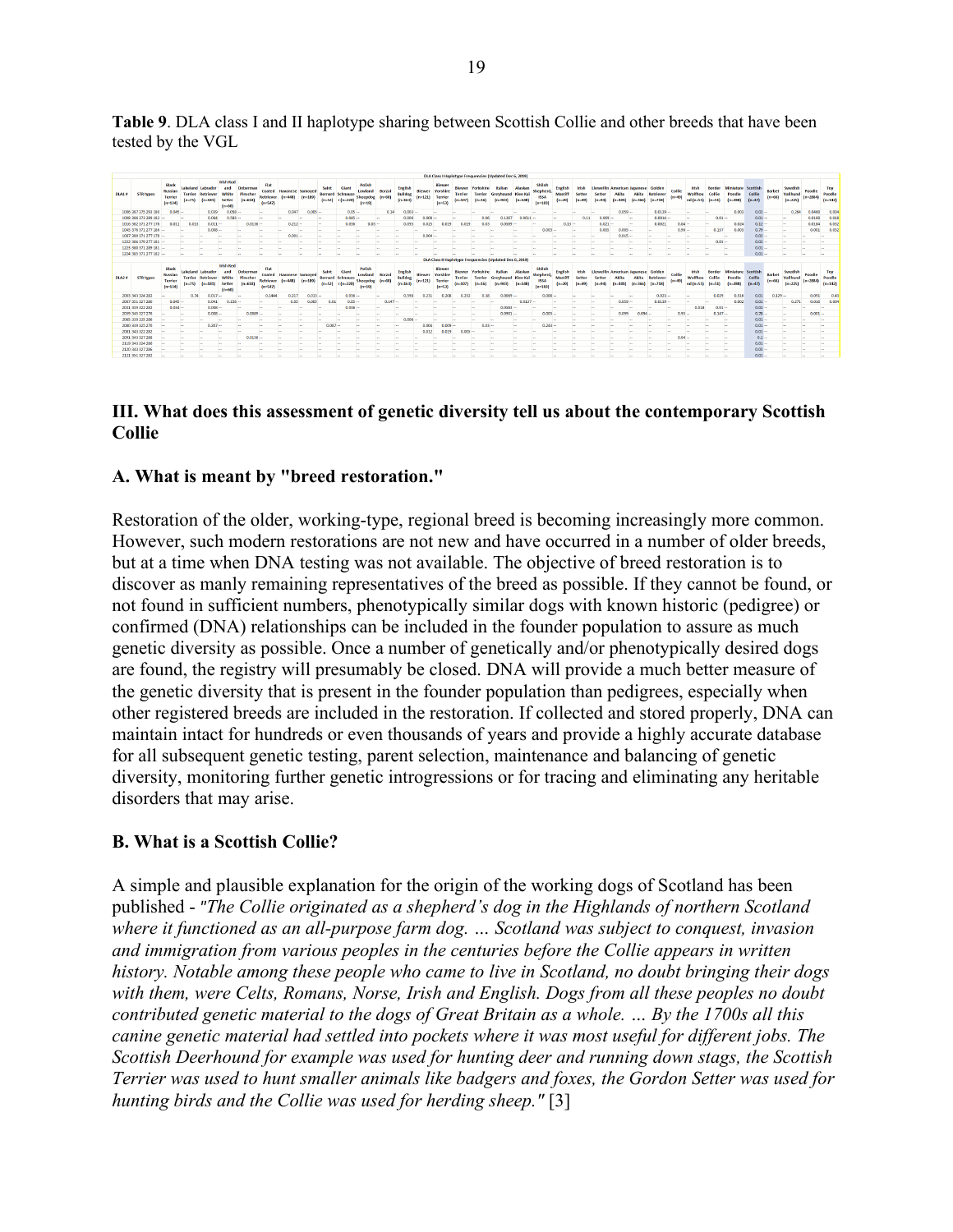The 43 Scottish Collies initially tested possessed genetic markers in the DLA class I and II regions that were found in 30 other breeds, almost all originating in Victorian England. This confirms the belief that Scottish farm-type shepherds are a mixture of many types of dogs of the region. It also makes sense that a large number of DLA haplotypes were also shared between Scottish Collie and the Irish Red and White Setter and Poodle, breeds of similar stature with shared histories of farm work and hunting. The highest incidence sharing of a single haplotype was with the Borzoi, Labrador Retriever, Giant Schnauzer, Havanese, and the Biewer, Yorkshire and Lakeland terriers. These genetic relationships, best defined by shared regions within the DLA, reflect the common ancestry of dog breeds in general, but also the propensity of British dog breeders to create and refine new breeds over the last 200 years. One interesting breed appeared in the DLA ancestry of the Scottish Collie, the Borzoi. The evolution of Collies from performance to conformation type occurred during the late 1800s and early 1900s, and it is noteworthy that some breeders of the time were accused of introducing Borzoi into the breed [3]. The sharing of a single extended DLA class I/II haplotype, 1006/2009, and the similar head shape support this accusation. The close relationship of the Collie and Borzoi has been also noted in other studies, where both are found in the herding-sighthound breeds [27].

The closest DLA class I/II haplotype sharing was between Scottish Collie and Collie, as might be expected. However, the pattern of sharing was unexpected. Only two DLA class I and three class II haplotypes were identified among all show-type Collie tested, DLA class I/II 1045/2039 and 1016/2091. These same two haplotypes were found collectively in 91% of Scottish Collie. This strongly suggests that dogs defined as Collies may have evolved primarily from two founder lines, one possessing the extended DLA class I/II 1045/2039 haplotype and the other the 1006/2009 haplotype. The extreme loss of genetic diversity in one or more genes of the DLA class II region has been previously reported for the rough Collie [28] and Bearded Collie [29].

## **B. Restoration of farm type Collies of Scotland**

The 43 dogs that were studied herein are being evaluated as potential foundation stock for the modern restoration of the original farm-type Collie of Scotland. Forty of these 43 dogs were closely related based on the 33 autosomal STR markers and 7 DLA class I and II associated STRs. This particular group of dogs was also closely related to the conformation-type Collie based on strong sharing of two major DLA class I /II haplotypes. This relationship occurred at the variety rather than breed level. However, this relationship was opposite of what was expected. The 43 Scottish Collie were more genetically diverse than the Collies and possessed a number of minor DLA haplotypes not found in the Collie. There are two differing explanations for this occurrence: 1) The 43 Scottish Collies were indeed representatives of a somewhat genetically diverse population of original farm-type Collie that still exists, and that contemporary Collie have evolved by more severe inbreeding into a small subpopulation of this population; or 2) that the 43 Scottish Collies contained a number of outcrossed and outcross/backcrossed dogs that were brought into the breed over the last decades as a surreptitious attempt to counter the severe inbreeding perceived by some breeders. Evidence for the latter scenario came from three of the 43 dogs that were genetically outliers and presumably close outcrosses. Regardless, the 43 dogs in this study met the requirements of the new standard. However, closing the new registry with this type of dog would limit genetic diversity in the breed from the onset, and it might be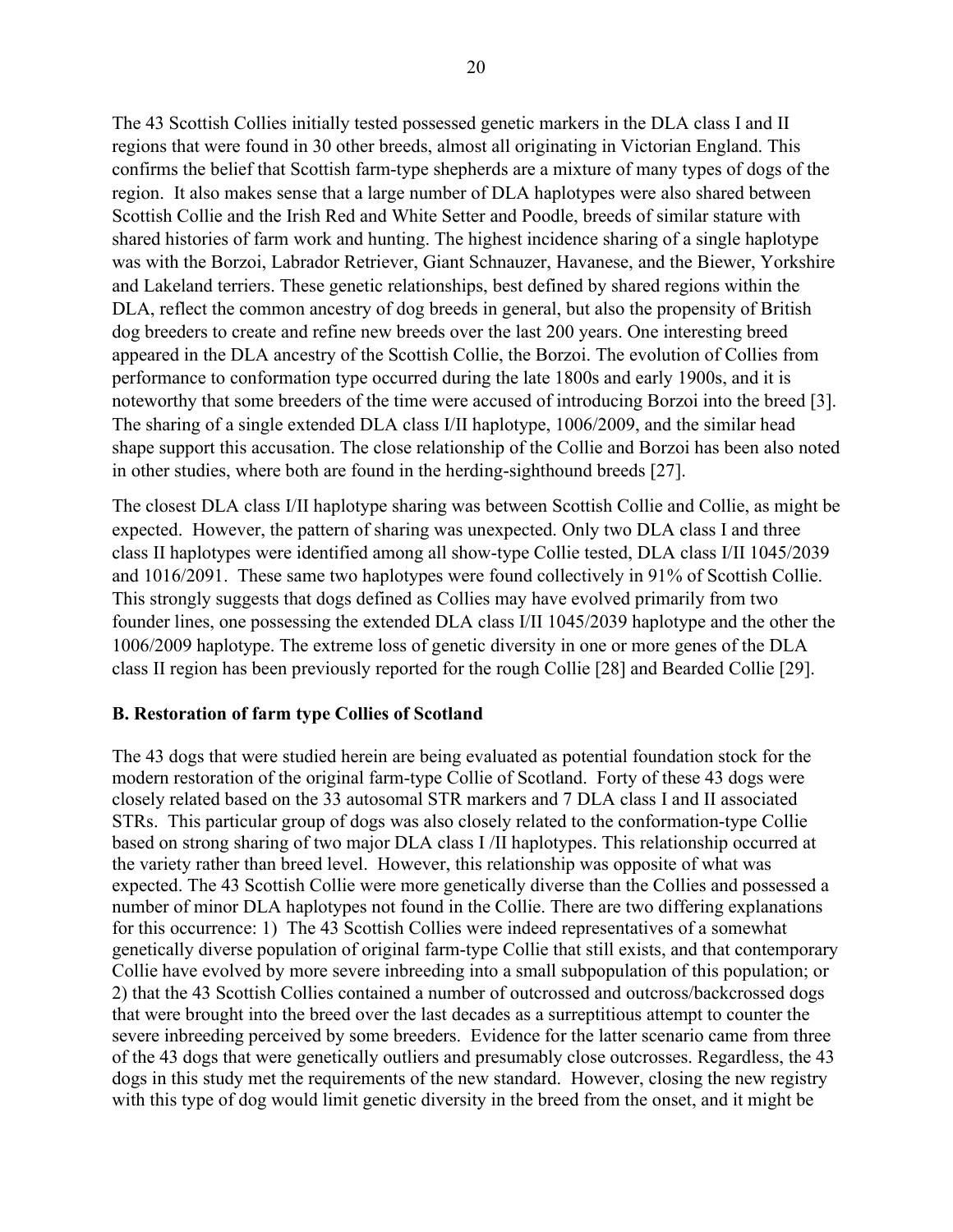wise to consider including a degree of outcrossing with phenotypically similar, but genotypically diverse and distinct breeds. The Border Collie meets those requirements as shown by the PCoA comparisons in Figure 2. Indeed, there are some individual Border Collies and Scottish Collies that appear to be more closely related to each other in the four-breed comparison in Figure 3.

The dominant objective of contemporary Scottish Collie breeders is to stay as close to pure Collies as possible, while preserving the working instinct, size and conformation of the classic farm Collie. *"[The SCPS] intends to return the Scottish Collie to its original form, health, and vigor, with form fitted to its function of sheepherding by means of careful breeding, which provides for genetic diversity and selection of genetically-tested dogs and bitches resembling the dogs described in the earliest Standards of the breed* [4]*."* This is a viable approach if the desired phenotypic traits still exist in an overt or hidden form among a sub-population of modern registered Collie or can be obtained through outcrossing. This goal is in line with statements from some prominent breeders,*"We are trying to restore the old fashioned Scotch Collies, it is a desperate situation but I believe this battle is not lost, we can take back genetic material from various sources where it has gone in past decades* [18]*."* Both the SCPS and the OTSC have organizational mechanisms for outcrossing should it be necessary or desirable. If there is evidence of too little genetic variability in the final selection of founders, some outcrossing may be considered in the future [18].

Outcrossing, if contemplated as the best way to increase genetic diversity, is not as simple as it might seem but fortunately facilitated by modern DNA testing. The first, and most important thing, is that the added diversity must not mimic existing diversity, nor can new genotypes replace existing genotypes. However, the linkage of genotypic and phenotypic traits may make this more difficult. The same phenotypes in other breeds may or may not add as much to genotypic diversity as desired. Secondly, it is important that heritable disorders not be introduced into the breed through the outcrosses. This will also require extensive DNA screening, although not all heritable disorders have identifiable genotypes. Genetic diversity brought in by outcrossing has to be rapidly and widely distributed among existing dogs.

## **IV. Heritable disorders of the Scottish Collie**

## **A. General health and lifespan**

The Scottish Collie is purportedly of good health [13, 14, 30]. The average lifespan of the Scottish Collie was given as 12-16 years in one report [13] and 10-14 yrs. (with some 15-16 yrs.) for the Smooth and Rough Collie [30]. Common disorders of dogs such as hip dysplasia are reportedly uncommon among Scottish Collies [14].

## **B. Heritable disease problems**

## *1. Heritable disorders of primary concern [30]*

*a. Collie eye* - Collie eye anomaly (CEA) is a congenital, inherited, eye disease of dogs affecting the retina, choroid, and sclera [15]. CEA is inherited as an autosomal recessive mutation in the NHEJ1gene with complete penetrance and localized to canine chromosome 37 [16]. Therefore, it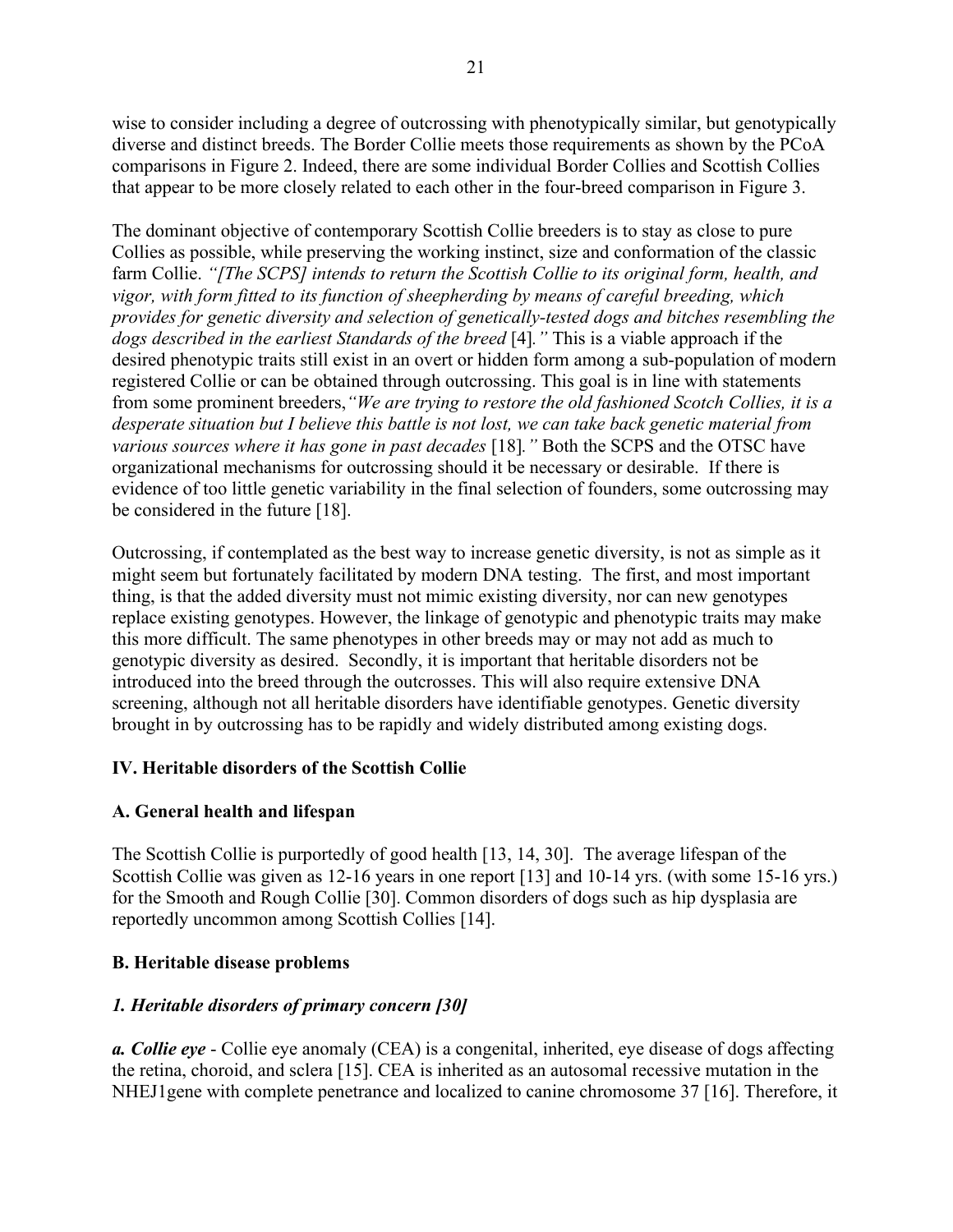can only affect a dog's vision if both parents are carriers of the gene. The disorder can be mild or cause blindness, depending on the individual. It is known to occur in Scottish Collies (smooth and rough Collies), Shetland Sheepdogs, Australian Shepherds, Border Collies, Lancashire Heelers, and [Nova Scotia Duck Tolling Retrievers](https://en.wikipedia.org/wiki/Nova_Scotia_Duck_Tolling_Retriever) [16]. The incidence of CEA tends to be higher in conformation type Collies than in related breeds of performance type (e.g., Border Collie, Nova Scotia Duck Tolling Retriever, farm type Scottish Collie). CEA is reportedly rare in the Old-Time Scotch Collie breed [14], whereas the incidence in the Collie breed in the US has been estimated to be as high as incidence of 80 to 85 percent [15]. The CEA phenotype can be identified with ophthalmoscopic examination in puppies by 7 weeks of age and a DNA based test is available for detection of carriers.

*b. Multiple drug resistance* - Multiple drug resistance type 1 (MDR1) is an autosomal recessive condition that is common in dogs of the Collie lineage [17]. This malady renders the dog more sensitive to the negative effects of certain medications including ivermectin, a popular deworming treatment. Vets have alternative medications they can use for MDR1 effected dogs. A DNA test can check for this issue.

## *2. Heritable disorders of secondary concern [30]*

This is a group of autosomal recessive diseases that occur at low incidence in the breed and are often handled by detecting carriers and avoiding breeding of heterozygotes. This is often done in preference to elimination of the mutations from the breed, which can lead to a significant loss of genetic diversity in breeds that already lack diversity.

*a. Cyclic neutropenia -* Affected dogs have a gray coat color, hence the name gray Collie syndrome. Dogs homozygous for this mutation are vulnerable to infections during periods of low neutrophil counts. Clinical signs include fever, diarrhea, inflamed lymph nodes, gingivitis, lameness and mild bleeding episodes. Affected dogs usually die before 2 years of age. A DNA test is available for detecting mutation in the ELANE gene.

*b. Degenerative myelopathy-* Degenerative Myelopathy (DM) is caused by an autosomal recessive mutation in SOD1 that is found in many breeds of dog, including the Scottish Collie. The average age of onset of degenerative myelopathy is approximately nine years of age. A DNA test is available

*c. progressive rod-cone disease (PRCD)-* A progressive rod-cone dysplasia caused by an [autosomal recessive](https://www.pawprintgenetics.com/glossary/#Autosomal%20Recessive) mutation in the RD3 gene occurs at low incidence in the breed. Reliable genetic testing is important for either eliminating this mutation from breeding lines or in producing affected dogs by breeding of carrier parents. One or more types of progressive retinal atrophy (PRA), yet to be defined, may also occur in the breed. Therefore, selection against PRCD may not exclude PRA in the pedigree.

*e. Hyperuricosuria-* Dogs with mutations in both copies of the SLC2A9 gene are predisposed to have elevated levels of uric acid in the urine. Uric acid can form crystals and/or stones (uroliths) in the urinary tract. Urinary stones in the bladder can cause urinary tract infections or more seriously, urethral blockage. Urethral blockage is more common in males due to differences in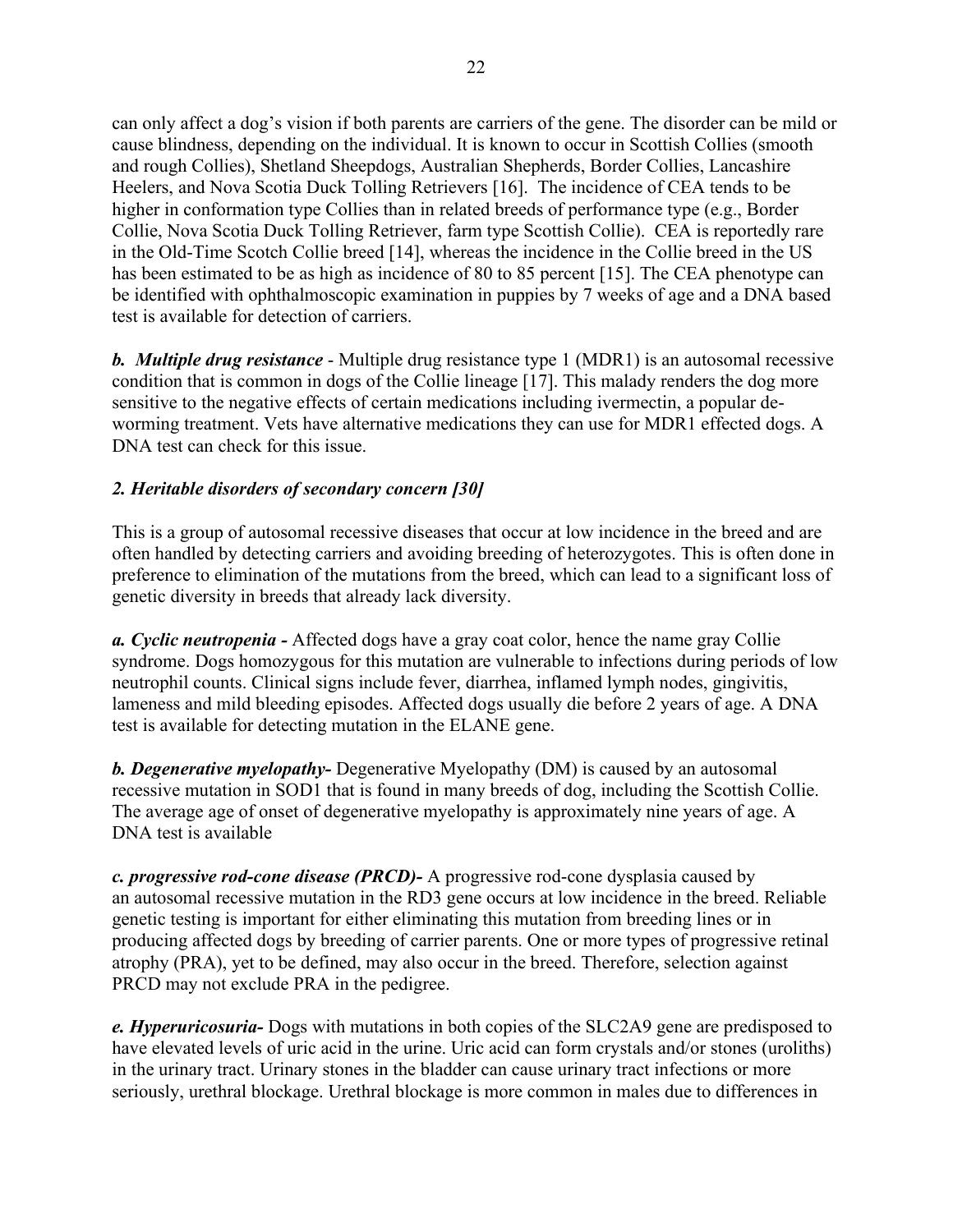anatomy. Not all dogs homozygous for the SLC2A9 gene mutation will have clinical signs of disease, though they will have increased uric acid excretion in the urine.

*d. Von Willebrand's disease Type II-* VWDII is an inherited blood-clotting disease. Clinical signs include easy bruising, frequent nosebleeds, lots of bleeding from teething, and excessive bleeding from surgery, trauma (accidental, nail clipping). VWD involving identical or different mutations in the Von Willebrand factor gene occur in many breeds of dogs and are usually tolerated and seldom a cause of life-threatening hemorrhage.

# **V. Results of Diversity testing**

## **A. How will you be given the results of DNA-based genetic diversity testing on your dog?**

After a sample is submitted for genetic testing, the identity of the dog and owner will be replaced by a laboratory barcode identifier. This identifier will be used for all subsequent activities and each owner will be provided with a certificate that reports the internal relatedness, genomic STR genotypes and DLA class I and II haplotypes for the dog(s) tested. The internal relatedness value for the dog being tested is related to the population as a whole. The alleles at each of the 33 STR loci are presented as numbers that correspond to those found in Table 1. Each locus will have two alleles, which are either different (heterozygous) or the same (homozygous). One allele is inherited from each of the parents. More of the alleles at each locus will be homozygous in dogs from closely related parents or that in regions of the genome that are under strong positive selection for some favored phenotypic trait or traits. Dogs with a predominance of rarer (i.e., low incidence) alleles will be more distantly related to the bulk of the population than dogs that have a predominance of common (i.e., high incidence) alleles.



## **B. What should you do with this information?**

Breeders of contemporary Scottish Collie are at a crossroad and must decide whether to select foundation stock from within the existing Collie breed or to further increase genetic diversity by allowing outcrosses with other breeds. This is an important decision, because once the founders are identified and the registry closed, no more genetic diversity can be added.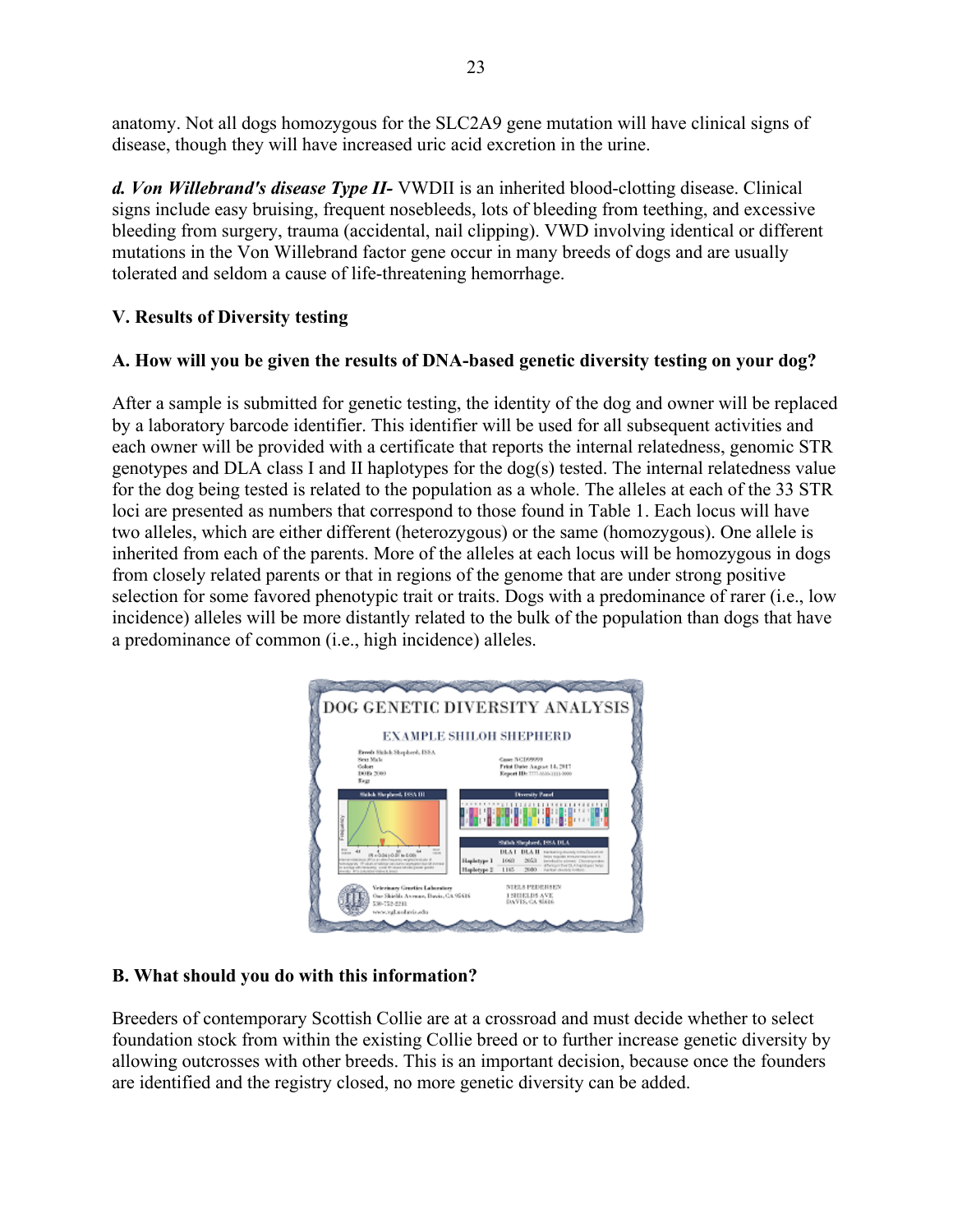If the selected path is to stick with founders from within the Collie breed, the goal for breeders should be to rebalance the existing genetic diversity. This can be done by utilizing DNA to select parents that will produce puppies with IR scores less than 0, and with time, even lower scores. Mates should be selected to avoid homozygosity at any genomic loci or DLA class I and II haplotype and encourage the use of dogs with less common genomic alleles or DLA haplotypes. Maintaining existing genomic diversity will require using IR values of potential mates based on the 33 STR loci to assure puppies of equal or greater overall diversity, similar to what is being done by many Standard Poodle breeders. However, IR values, because they reflect the unique genetics of each individual, cannot be used as the criteria for selecting ideal mates. Mates with identical IR values may produce puppies significantly more or less diverse than their parents. Conversely, a mating between dogs with high IR values, providing they are genetically different, may produce puppies having much lower IR scores than either parent. A mating between a dog with a high IR value and a low IR value, providing the latter has few alleles and DLA haplotypes in common, will produce puppies much more diverse than the highly inbred parent. Breeders should also realize that a litter of puppies may have a wide range of IR values, depending on the comparative contributions of each of the parents. The more genetically diverse and different the parents, the greater the range of IR values in their offspring.

The next step is to compare the DLA class I and II haplotypes. You want to avoid breeding pairs that will produce puppies that will be homozygous for the same haplotypes, and once again, less common haplotypes may offer more diversity than common ones. Re-establishing a balance in of existing frequencies of existing DLA haplotypes will be more difficult because of the preponderance of two extended DLA class I/II haplotypes. However, it is fortunate that many Scottish Collies in the 43 dogs tested possess unrelated, and sometimes unique, DLA haplotypes at low frequency. Selecting parents that will lower the frequency of the two major haplotypes and encourage heterozygosity in these regions of the DLA can rebalance existing DLA diversity over relatively few generations. What effect this will have on the phenotypes of the breed (performance, health or appearance) is difficult to predict, but hopefully it will be positive.

Breeders who do not have access to computer programs to predict the outcome of a mating based on IR values of sire and dam can also compare values by manual screening. Potential sires and dams should be first screened for genetic differences in alleles and allele frequencies for the 33 genomic STR loci. Some extra weight should be given to rare v*s* common alleles. This information is included on all certificates and on the breed-wide data on the VGL website.

Puppies, once born, should be tested for their actual IR values, which will reflect the actual genetic impact of each parent on internal diversity. Considerations of mate choices for genetic diversity should be balanced with other breeding goals but maintaining and/or improving genetic diversity in puppies should be paramount.

A more effective use of this study is to contribute the genetic information to a web repository. The best format for such a repository and testing has been provided by Standard Poodle breeders. This information could be incorporated into a mate selection service that will allow a breeder to identify, among all the dogs tested, potential mates that would be most ideal for increasing genetic diversity in their litters-https://www.betterbred.com/.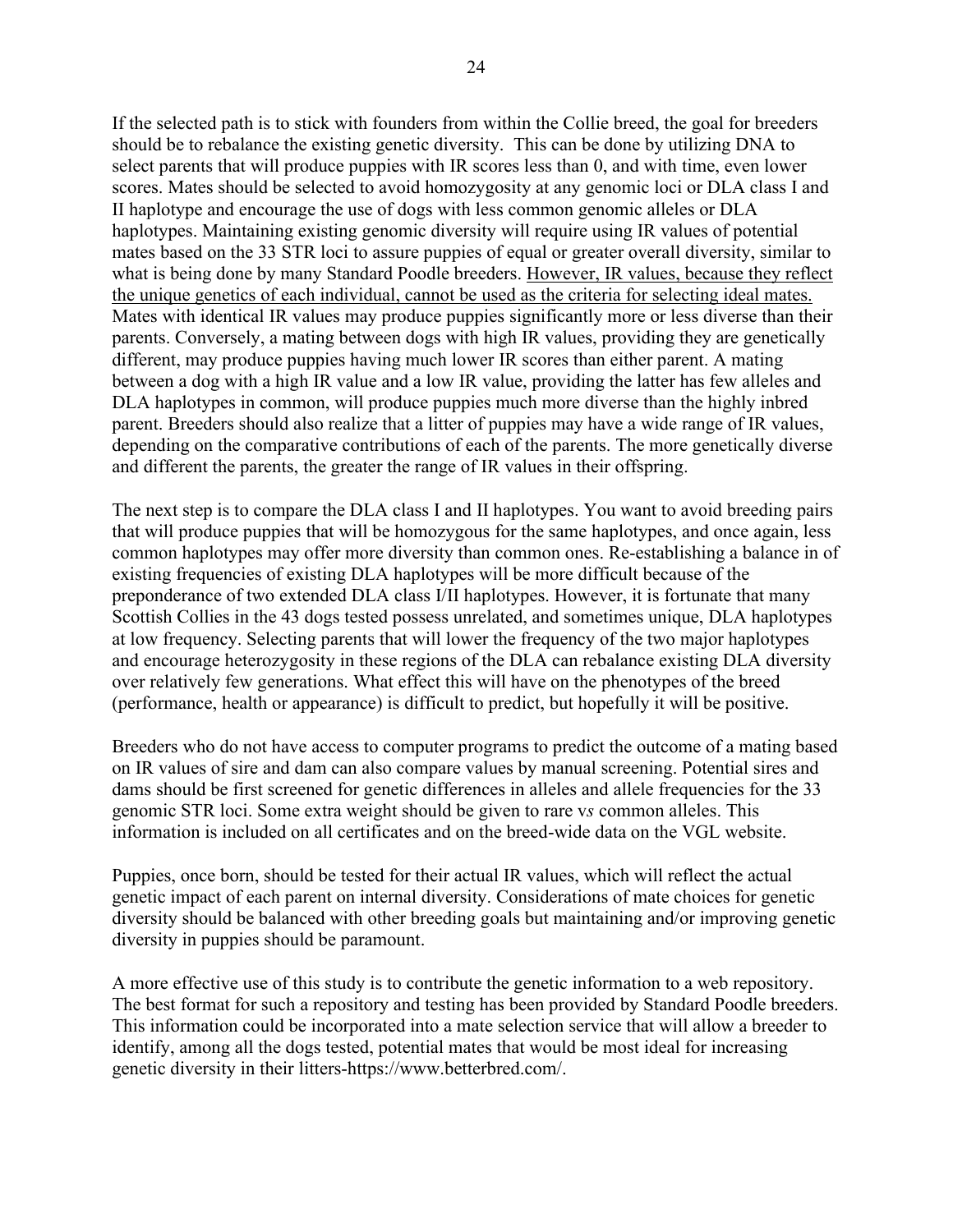# **VI. References**

[1]. Old-Time Scotch Collie Association. Breed standard. <https://www.scotchcollie.org/breed/breed-standard/>

[2]. Old-Time Farm Shepherd. Scotch or Scotch? A Collie by any other name.... <https://www.oldtimefarmshepherd.org/current-collie-articles/name-that-breed/>

[3]. Old-Time Farm shepherd. Where do Collies come from? The complete Collie history. <https://www.oldtimefarmshepherd.org/historic-collie-articles/collie-history/>

[4]. SCPS. By-Laws for the Scottish Collie Preservation Society. <https://www.scottishcolliepreservationsociety.com/by-laws.html>

[5]. American Kennel Club. Collie.<https://www.akc.org/dog-breeds/collie/>

[6]. The Kennel Club. Breed Information Centre. Collie (Smooth). <https://www.thekennelclub.org.uk/services/public/breed/display.aspx?id=5120>

[7]. Federation Cynologique Internationale. Collie Rough. <http://www.fci.be/en/nomenclature/COLLIE-ROUGH-156.html>

[7]. Federation Cynologique Internationale. Collie Smooth. <http://www.fci.be/en/nomenclature/COLLIE-SMOOTH-296.html>

[8]. Wikipedia. Collie.<https://en.wikipedia.org/wiki/Collie>

[9]. Williams J, How Lassie became one of the world's most popular dogs. <https://www.canidae.com/blog/2011/10/how-lassie-became-one-of-worlds-most/>

[10]. The Telegraph. Lassie and 101 Dalmatians influence popularity of dog breeds for up to ten years. [https://www.telegraph.co.uk/lifestyle/pets/11086650/Lassie-and-101-Dalmatians](https://www.telegraph.co.uk/lifestyle/pets/11086650/Lassie-and-101-Dalmatians-influence-popularity-of-dog-breeds-for-up-to-ten-years.html)[influence-popularity-of-dog-breeds-for-up-to-ten-years.html](https://www.telegraph.co.uk/lifestyle/pets/11086650/Lassie-and-101-Dalmatians-influence-popularity-of-dog-breeds-for-up-to-ten-years.html)

[11]. Parker HG. Genomic analysis of modern dog breeds. Mamm. Genome 2012, 23:19-27.

[12]. Pedersen NC, Pooch AS, Liu H. A genetic assessment of the English bulldog. Canine Genet Epidemiol. 2016; 3: 6. doi: 10.1186/s40575-016-0036-y

[13]. Scotch Collie temperament and health Dog Breed Info. Scotch Collie. <https://www.dogbreedinfo.com/scotchcollie.htm>

[14]. Oldtime farm shepherd organization. - [https://www.oldtimefarmshepherd.org/scotch-collie](https://www.oldtimefarmshepherd.org/scotch-collie-puppies-available/)[puppies-available/](https://www.oldtimefarmshepherd.org/scotch-collie-puppies-available/)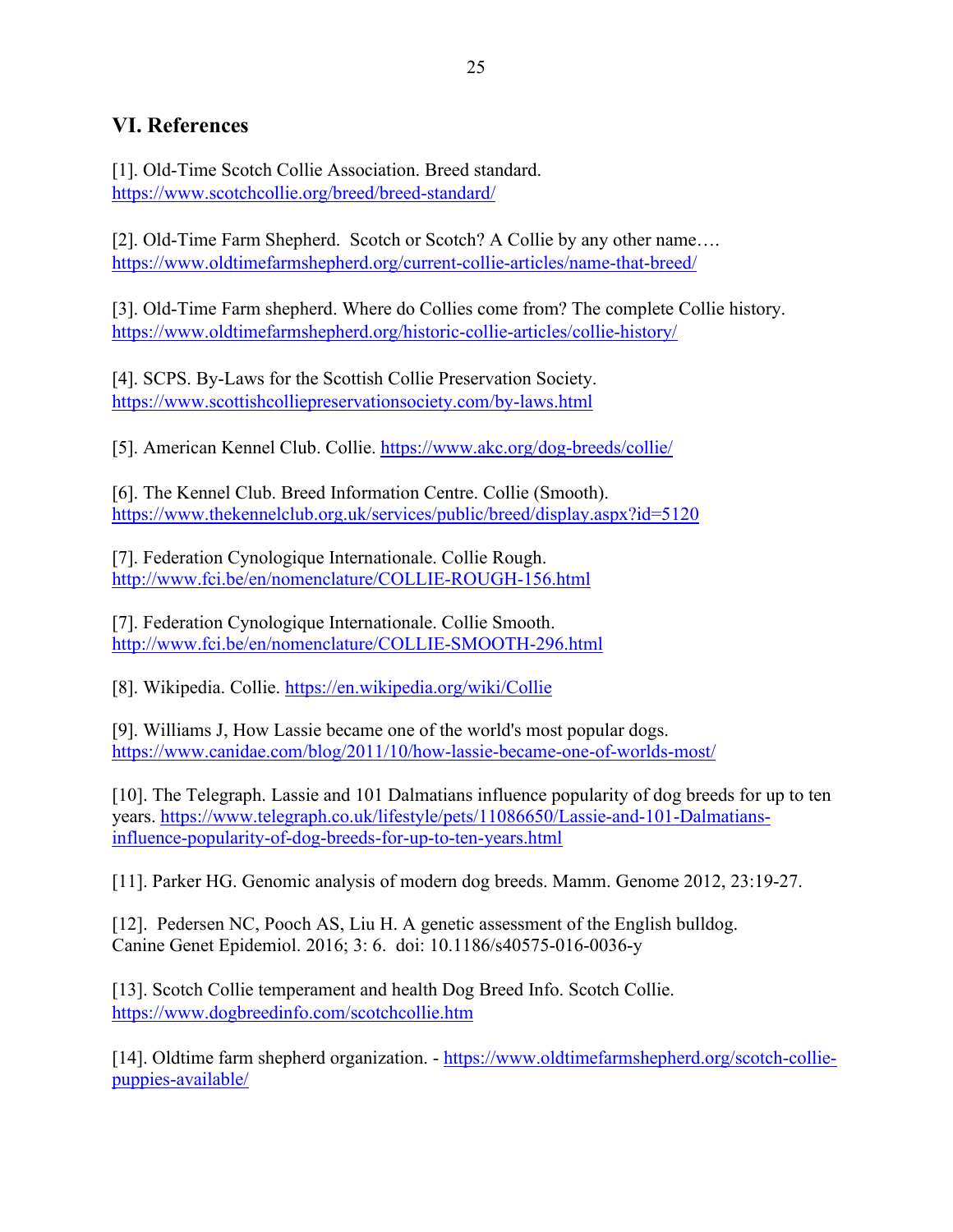[15]. Wikipedia. Collie eye anomaly. [https://en.wikipedia.org/wiki/Collie\\_eye\\_anomaly](https://en.wikipedia.org/wiki/Collie_eye_anomaly)

[16]. Lowe J, Kukekova A, Kirkness E, Langlois M, Aguirre G, Acland G, Ostrander E. "Linkage mapping of the primary disease locus for collie eye anomaly". Genomics. 2003, 82: 86–95.

[17]. Neff MW, Robertson KR, Wong AK, Safra N, Broman KW, Slatkin M, Mealey KL, Pedersen NC. Breed distribution and history of canine mdr1-1 Delta, a pharmacogenetic mutation that marks the emergence of breeds from the collie lineage. Proc Natl Acad Sci U S A. 2004, 101:11725-11730.

[18]. Old-Time Farm Shepherd. Defining a breed: An apologia of the OTFS. [https://www.oldtimefarmshepherd.org/current-collie-articles/defining-a-breed-an-apologia-of](https://www.oldtimefarmshepherd.org/current-collie-articles/defining-a-breed-an-apologia-of-the-otfs/)[the-otfs/](https://www.oldtimefarmshepherd.org/current-collie-articles/defining-a-breed-an-apologia-of-the-otfs/)

[19]. United Kennel Club Forums. Richard McDuffie ?? <http://forums.ukcdogs.com/showthread.php?threadid=928355778>

[20]. Old-Time Farm Shepherds. Old time farm shepherds by J. Richard McDuffie. <https://www.oldtimefarmshepherd.org/current-collie-articles/mcduffies-otfs/richard-mcduffie/>

[21]. Old-Time Farm Shepherd. Old-time Scotch Collie FAQ. What is an Old-time Scotch Collie (OTSC)?<https://www.oldtimefarmshepherd.org/old-fashioned-scotch-collie-faq/>

[22]. Old Time Scotch Collie Association. Welcome to the Scotch Collie Pedigree Database. <http://www.scotchcollie.org/registry/>

[23]. Old-Time Farm Shepherd. About this website. [https://www.oldtimefarmshepherd.org/old](https://www.oldtimefarmshepherd.org/old-time-farm-shepherd/)[time-farm-shepherd/](https://www.oldtimefarmshepherd.org/old-time-farm-shepherd/)

[24]. The Scottish Collie Preservation Society Breed Standard. https://www.scottishcolliepreservationsociety.com/scps-breed-standard-2016.html

[25]. Old-time Scotch Collie Association. About the OTSCA.<https://www.scotchcollie.org/club/>

[26]. Old-Time Scotch Collie Association. Scotch Collie History. <https://www.scotchcollie.org/breed/breed-standard/>

[27]. Parker HG. Genomic analyses of modern dog breeds. Mamm Genome. 2012; 23:19–27. doi:10.1007/s00335-011-9387-6

[28]. Angles JM, Kennedy LJ, Pedersen NC. Frequency and distribution of alleles of canine MHC-II DLA-DQB1, DLA-DQA1 and DLA-DRB1 in 25 representative American Kennel Club breeds. Tissue Antigens. 2005; 66:173-184.